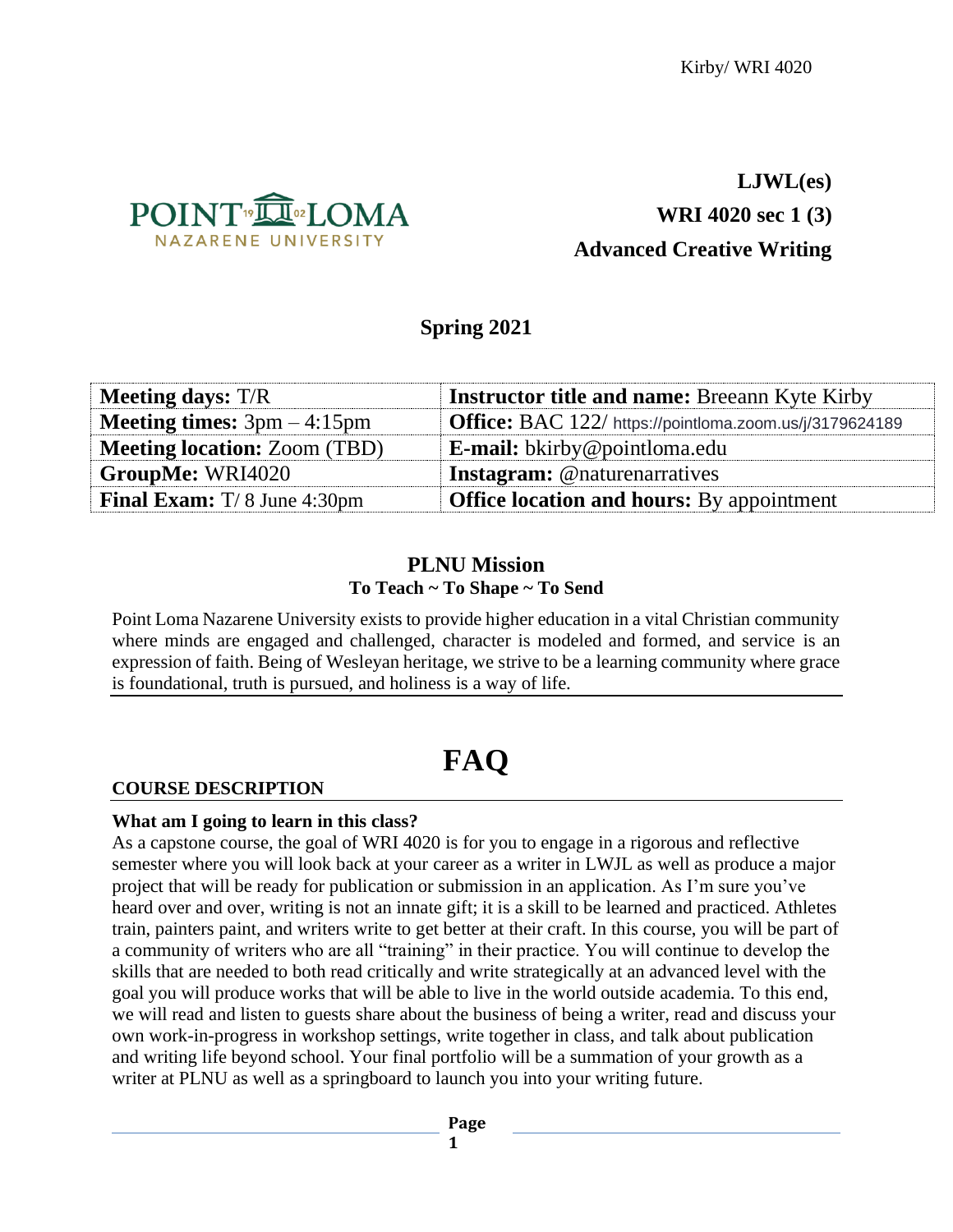The PLNU Catalog describes WRI 4020 as "A senior-level capstone course for writing majors and an advanced course for non-majors providing guided workshops, advanced practice, and advanced instruction in writing techniques and publication strategies used by professional writers."

## The **Writing Program Learning Outcomes** are as follows:

1. Apply artistry and advanced skills in various forms and genres of writing;

2. Demonstrate knowledge of the conventions and terminology of various forms and genres of writing;

3. Engage in writing and editorial processes in a professional environment;

4. Present written work to live audiences, demonstrating strategies for audience engagement and oral communication.

## The **Course Learning Outcomes (CLO)** for this class are as follows:

1. Identify targeted aspects of the writing craft in professional works of various genres;

2. Employ research techniques as necessary to create advanced works that address the demands of their genres;

3. Craft original creative work as part of a self-assigned, focused project;

4. Apply professional writing and formatting techniques in a portfolio of work suitable for grad school or writing career applications;

5. Apply workshop techniques for constructive criticism of peers and in turn take criticism and use it to improve their own work;

6. Format texts in a genre-appropriate and professional manner for submission to workshop and publication;

7. Present written work to live audiences, demonstrating strategies for audience engagement and oral communication.

## **Why do I have to take this class?**

The short answer is that unless you are a writing major, you don't have to take this class, and if you are a writing major, this course is the capstone course for the writing program: it allows you to demonstrate the culmination of your skills as a writer. The better answer is that this class will make you a better critical thinker and writer—skills you can take from the classroom into many areas of your life. Being able to read, analyze, synthesize, and write effectively gives you agency<sup>1</sup> in whatever field you may enter.

# **REQUIRED TEXTS AND RECOMMENDED STUDY RESOURCES**

## **What do I have to buy for this class?**

- 1. Friedman, Jane. *The Business of Being a Writer.* Chicago Univ Press, 2018. ISBN: 978-0-226-39316-2
- 2. Printouts from Canvas as well as your essays— plan your money accordingly (~\$50) a. You will make copies of various pieces in your portfolios for the class to workshop

<sup>&</sup>lt;sup>1</sup> The ability to act with power and authority.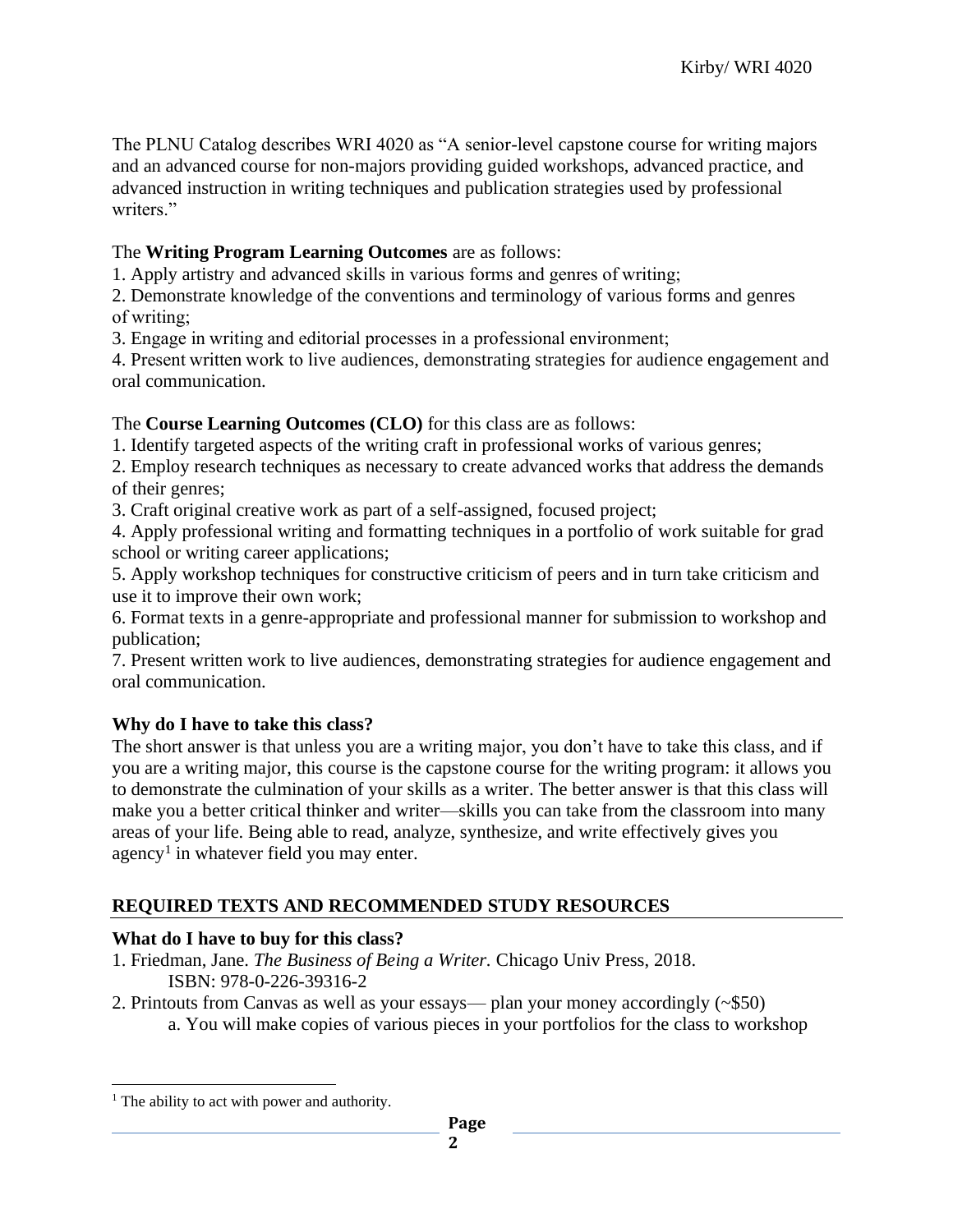b. Part of your grade will be printing out some essays on Canvas, annotating them, and turning them in to me.

- 3. Pocket folder (not a three-ring binder) to turn in your work.
- 4. Various office supplies (highlighters, pens, stapler, Scotch tape, paper for notes)

*\*\*In the interest of lightening the financial burden of college education, I have placed our additional readings on Canvas rather than constructing a course reader. It is your responsibility to PRINT these texts out for annotation purposes and bring them to class. PLNU COPYRIGHT POLICY Point Loma Nazarene University, as a non-profit educational institution, is entitled by law to use materials protected by the US Copyright Act for classroom education. Any use of those materials outside the class may violate the law.\*\**

## **Are there any resources I can use online and/or on campus to help me?**

Yes. The following are a few of my favorites.

**Tutorial Services** (i.e. tutoring, paper editing, review sessions & Academic Coaching) will be offered virtually during the 2020/21 academic year via *Brainfuse* and select Review Sessions will be conducted in Canvas. *Brainfuse* allows students to be tutored by faculty-recommended PLNU tutors and non-PLNU tutors. Tutorial services via *Brainfuse* include live tutoring, writing labs, and language labs for foreign languages. Tutoring in *Brainfuse* has the capabilities of screen sharing, smartboards, and audio/video capabilities. You can contact tutorial services at [TutorialServices@pointloma.edu.](mailto:TutorialServices@pointloma.edu)

**The Library** has not only many books but also databases that allow you to do specific searches for any topic you want. Further, it also contains very helpful librarians who can assist you.

**Canvas** will contain this syllabus, the assignments, some readings, and other fun sundries throughout the semester. Sometimes you might have to print them for class. Please check Canvas regularly.

**OneLook** is an online database of dictionaries [www.onelook.com.](http://www.onelook.com/)

**Wikipedia** is an online encyclopedia [www.wikipedia.org.](http://www.wikipedia.org/) Though this site can have errors from time to time, it is a wonderful place to look up any person, place, or event you encounter in your reading that you do not know. While I love Wikipedia for its ability to quickly provide information, DO NOT use this as a source for your papers. **Me** I am available to answer any questions you may have. You can schedule appointments to see me in class or email me—**please include "WRI 4020" in the subject** line of your emails to me.

#### **ASSESSMENT AND GRADING**

#### **How do I pass this class?**

- 1. Come to class
- 2. Do all the assignments
- 3.Turn them in on time

#### **What specifically does that look like?**

This course has two goals: a capstone project that you can take into the world outside academia and a portfolio that is a summation of your evolution as a writer at PLNU. To these ends, we will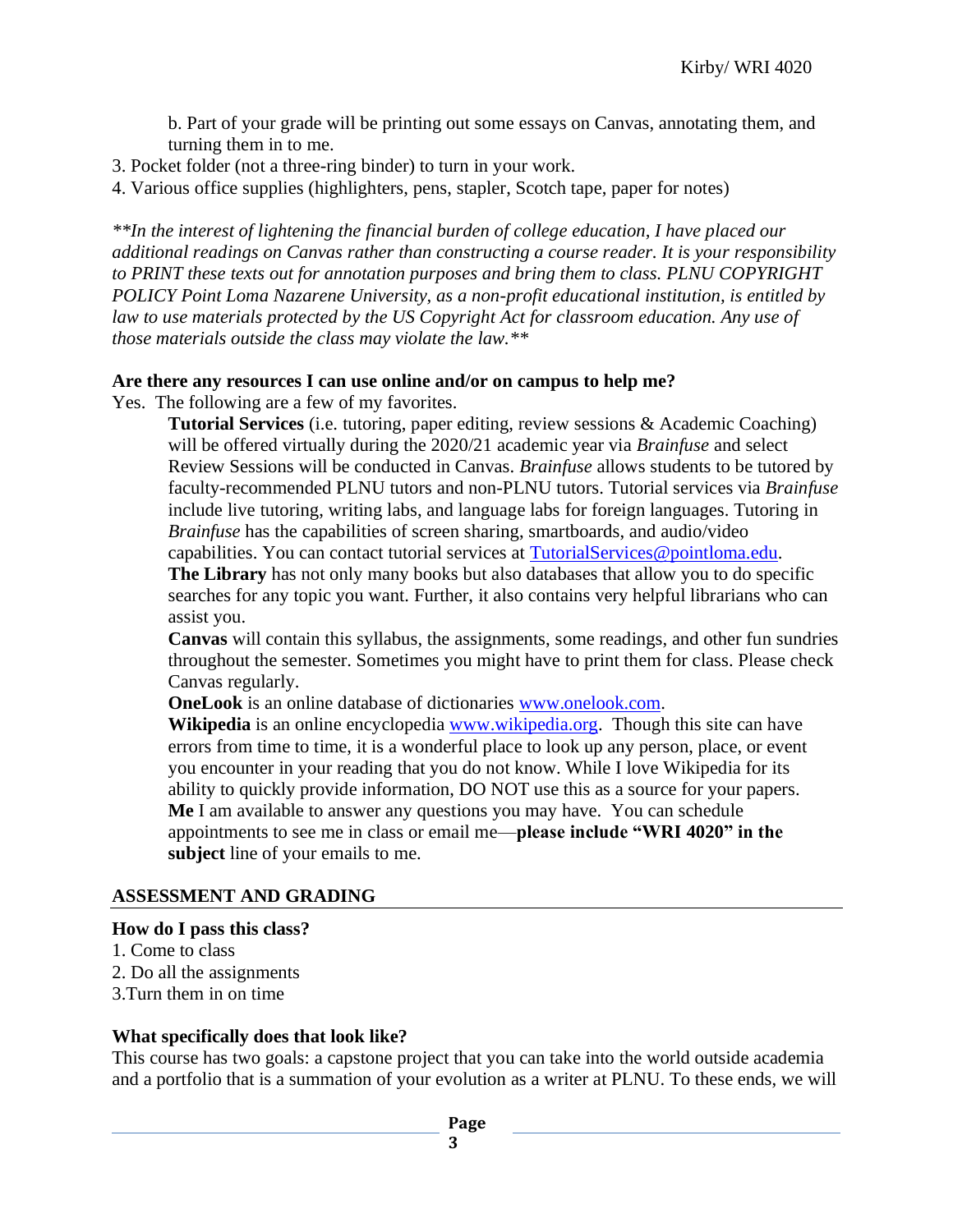spend time examining yourself, the business of being a writer, and workshopping/revising piece(s) for publication or a graduate school application.

That's a lot to pack into a semester course that meets for about an hour a few days a week. But we're going to give it the clichéd good college try by writing often. Writing skill is like a human muscle, if you exercise it regularly, it gets strong and doing the work gets easier.

Some of the writing will be curated pieces you've already written that exemplify you as a writer and a reflective essay. The capstone project will also be part of your portfolio. With this portfolio, I aim for you to gain insight into your writing niche or genre as well as insight into what kind of writing career (if any) you would want to pursue.

With all the writing we will do, the main thing is that you get your ideas clearly down on paper. Expressing your ideas well is the hardest part of being a writer (or any type of artist really). How many of us have had such a great image/story/idea in our heads but when we set it down on paper, it just looks flat (hee! See what I did there?)? I emphasize revision and process because most of us need to produce what Anne Lamott calls "shitty first drafts" before we can see where our ideas need work. Ideally for your capstone project, you already have a "shitty first draft" somewhere that you want to develop. But even if you do or don't, all of you will be heavily revising your capstone project so that it is the best you can possibly make it. And you will help each other find the good ideas, the clever sentences, and solid descriptions within your drafts, turning those first drafts into coherent and engaging final products. In those initial versions of a piece, you may not have perfect grammar, that's okay—no writer ever does. In the process of revision, the grammar gets cleaned up.

Writing is less like chipping away at a marble sculpture to reveal a finished piece and more like a caterpillar transforming into a butterfly: the end product may look nothing like your first draft. But the first draft carried all the source ideas (the DNA if you will) that lets you break your piece down to primordial goo and rebuild it as a butterfly.

There will be some sort of writing due almost every week, and the weeks we don't have anything due, I will be checking in to make sure that you are producing wordcount for your capstone project or revising it after a workshop. This isn't to scare you but to let you know the pacing of the writing.

## **So does this mean that my first drafts can be some stream of consciousness string of text I wrote during chapel right before class?**

Nope. That is not a first draft. That is what my writer friend calls "draft 0" and I call "spew." That in-chapel, quick putting down of your ideas is a NECESSARY part of writing, but not the "shitty first draft" that others can work with. Going back to our caterpillar/butterfly analogy: a caterpillar may look nothing like a butterfly, but it's still a viable organism—it can live and breathe on its own. Your first draft needs to look like a caterpillar.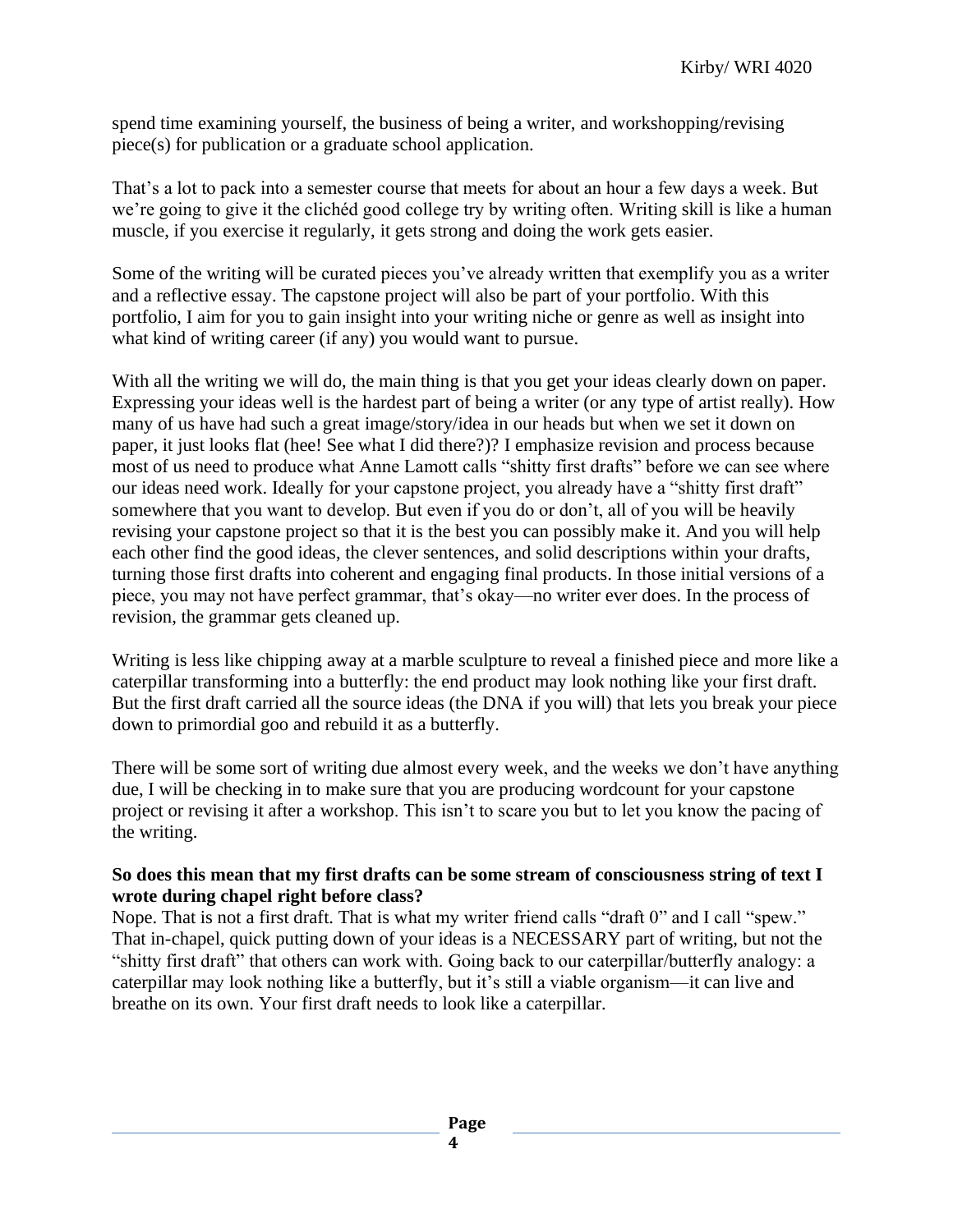# **Okay that's all fancy words and images but what does that practically look like in my busy life as a college student? What's the bare minimum I can get away with in a draft?**

Unless done in class, you first draft needs to be

- a. Typed and double spaced in the appropriate format (the default is MLA);
- b. Demonstrate you have been thinking about the problem/topic you are writing about;
- c. Be free of typos.

# **Ha! So I do have to have perfect grammar in my first draft!**

No. Typos are not grammar mistakes. Typos are ignoring the things that you already do proficiently in your writing on social media, email, and texting. Things like not putting a period at the end of a sentence Or not capitalizing my name, which is breeann Kirby (another typo is spelling my name wrong—or your name, for that matter). Or when you are writing.<sup>2</sup> You need to have complete thoughts. Typos are one of my HUGE pet peeves. They are not just mistakes but a sign of disrespect to me and your peers who will be working with your writing. Most typos can be easily caught if you read through your paper at least once before you turn it in (pro tip: read your paper out loud. You'll catch a lot of stuff that way.) Because no one is a perfect proofreader, I will allow one typo every page (meaning if you have a five-page paper, you may have up to five typos total on any of the pages in that work).

# **What are the specific assignments?**

- **Contract (5%)** You will write a contract that will establish the grade you desire in this class and the expectations we will both fulfill for you to earn that grade. You will evaluate it once at the midterm.
- **Workshop (15%)** We will workshop your Capstone Writing Project (or sections of it) as an entire class throughout the semester. You will be required to write **Workshop Critiques** of at least 500 words for each of your colleagues' submissions to workshop.
- **Scholarship Map** (3%) For this assignment, you will make a visual map of how your time and courses taken at PLNU have influenced your mental landscape.
- **Annotated Bibliography (5%)** You will compile a list of works you feel have been meaningful to your development as a writer and thinker. This assignment will have a minimum of 10 sources. They can be pieces you've read for fun or had in other classes.
- **Two Best (3%)** For this assignment, you should identify two pieces of writing that you consider your best work and write a short explanation to accompany your selections.
- **Presentations** (14%) You will give two presentations in this course. One will be about your capstone writing project and the other about where you would like to place your writing project (agent, publisher, graduate program, etc . . .).
- **Portfolio** (35%) Your portfolio will be specific to you so they all will differ in length and content, but all will demonstrate reflection on your evolution as a writer at PLNU and engagement in major revision of your work and include the following:

**Introductory Reflection Essay (5%)** This essay will a critical reflection of yourself as a writer, using the elements of your portfolio as supporting evidence for your claims. **Table of Contents (1%)**

**Capstone Writing Project Proposal (7%)** This will be a formal document that outlines what you intend to do as your Capstone Writing Project.

<sup>2</sup> Note the three typos here.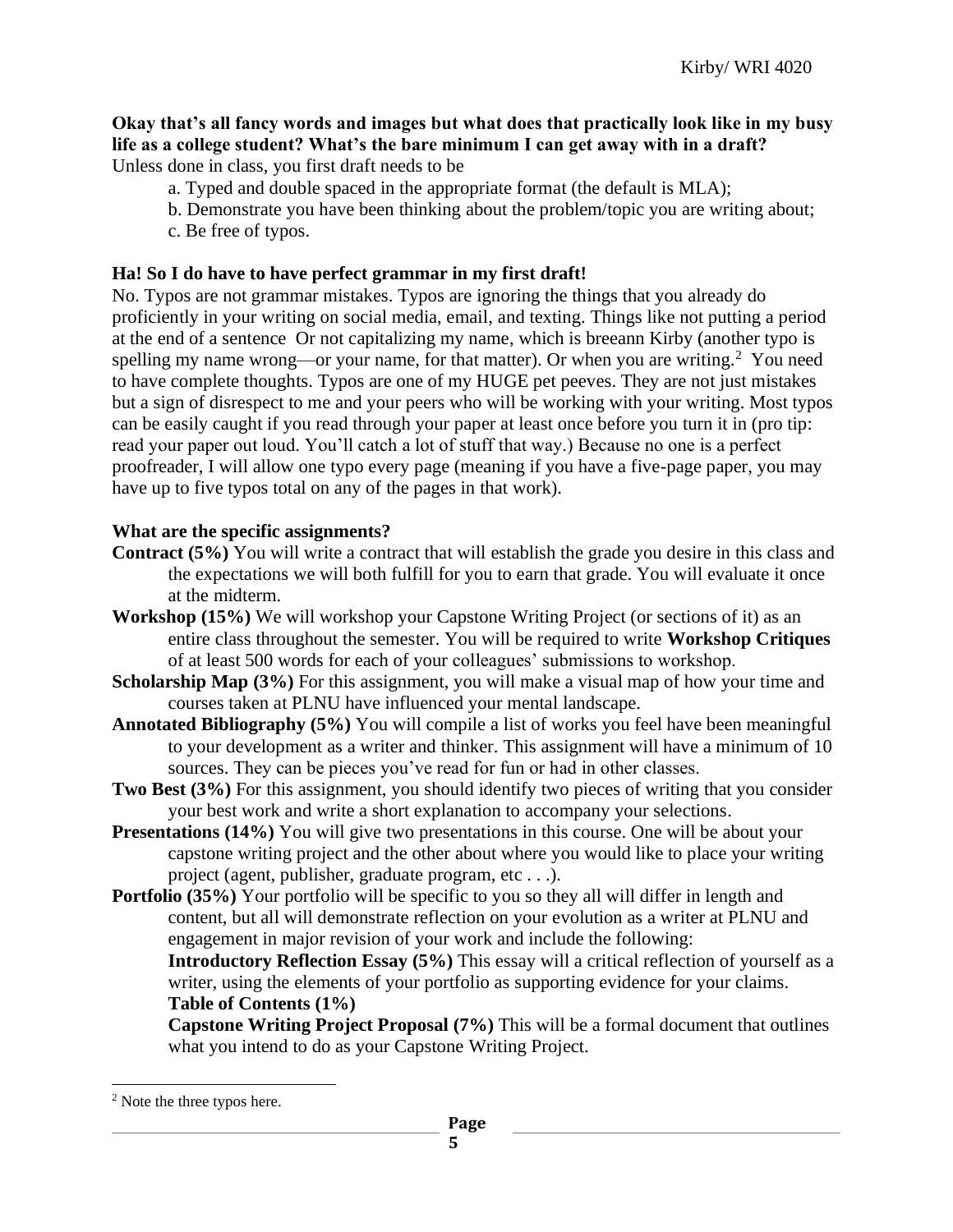**Query Letter for Capstone Writing Project (5%)** This letter will vary depending on whether you are seeking representation, publication, or admission to graduate school. **Three artifacts from your time at PLNU (3%)** These do not need to be revised, but they need to be intentionally chosen to demonstrate your evolution as a writer and thinker at PLNU. You will explain your choices in your Introductory Reflection Essay. **Capstone Writing Project (14%)** This project can be whatever you choose: honors project, novel draft, chapbook of poems, screenplay, or three smaller pieces like magazine articles, short stories, or at least 15 poems. While I'm cool if you want to write something new for this class, I'd advise that you might want to revise work you've already done.

- **Final Reading (10%)** For your final, you will give a public reading from a selection of your Capstone Writing Project.
- **Reading and Discussion (10%):** Because writing is a process, you must engage in that process to get anything out of it; meaning, you must interact with the instructor and the other students in class and via email (when appropriate) as well as engage in the thinking/writing/drafting/revision process. Effective learning happens in a dynamic environment. Therefore, you must interact with the instructor and the other students regularly. If you wish to earn this grade, you must have a good attitude; you must read all of the readings; you must do the participation assignments on Canvas or in class; and you must speak out. Make it your goal to come up with one good thought for every module and to share it. If we meet face-to-face, you must turn off your cell phones when you enter the classroom; use of cell phones will not be permitted unless you have an academic accommodation OR I give you specific permission. Other electronic reading devices are allowed for days we write or to access the reading in digital format; **however, if you use your device to disengage from course discussion, I will sweetly ask you to leave that day and try again next time.**

*\*For all of these assignments, further instructions will be given on Canvas and/or in class\**

## **There are other people in this course and I am shy about speaking or sharing my writing publicly. Do I really have to talk and share my work? And if I do, how do I know that I will not be treated unkindly?**

First, I feel you. I actually have a strong sense of stranger danger and hate talking in front of people. I am nervous every time I teach, but practice has made it easier and easier.

Second, it is important for you to practice speaking and sharing writing publicly now when you are in a safe space with an advocate (me); again, practice will make it easier and easier. Respect in this course is a must. Again, this course is a safe space. As we discuss and analyze each other's works that may address potentially emotional topics, we will encounter many different viewpoints within the course. Much of the work we will do in this course is cooperative. You should think of all your reading, writing, and speaking for and in course as public, not private, discourse. **By continuing in this course, you acknowledge that your work will be viewed by others in the course.**

For those of you who are already strong and confident in your opinions and abilities, be sensitive to others who are not. Sometimes take the lead in recognizing when others want to talk,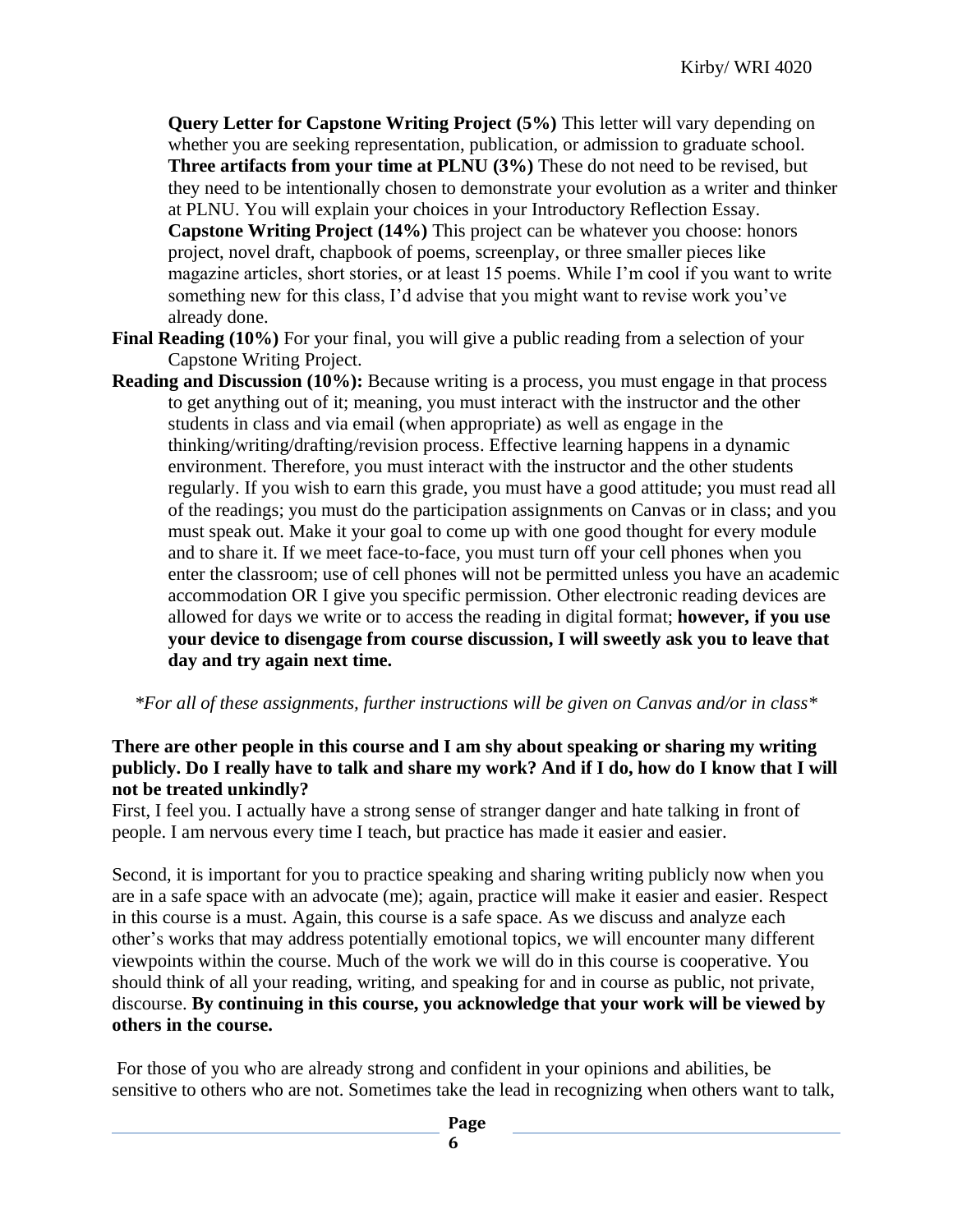asking them for their opinion and feedback. In order to be a good participant in this course, you must be sensitive to your fellow learners, recognizing them as human just as you are.

As we share our work, personal insults and comments will not be tolerated. I will ask you to leave the discussion or class if you cannot be kind. If you aren't sure how to phrase your opinion, please ask me.

For all of us, assume the best about the person speaking. Sometimes we need to hear what we are saying before we understand exactly what we are saying. Ask for clarification; respectfully disagree. The best rule to follow: **be kind.**

## **A lot of course discussion seems to come from our outside experiences and opinions, do I need to take notes?**

Absolutely. Note taking is a valuable skill in every discipline and should be practiced whenever possible. Sometimes I may SPEAK information during lecture that is important. It is your responsibility as an active participant to take notes.

## **IF WE MEET F2F: This is COVID-times, will I be required to wear a mask in class?**

Absolutely yes. I know that different groups of people have differing opinions about masks, and I respect the conclusions that all of us have come to about this highly unfashionable and uncomfortable item of clothing. However, I'm going to follow PLNU's official policy that while we are face-to-face all of us will wear masks give each other at least 6 feet of social distance. Even if you aren't masking and distancing elsewhere, I'm asking you to respect these requirements while you are in my course. If you don't want to wear a mask, I respect that choice, but I will ask you to leave our gathering and complete the participation via the online options that I have provided.

Here is some official PLNU language about COVID-19 safety in class:

*Everyone in class will wear a face covering, unless there is a documented health related issue. If so, students should work with the Disability Resource Center to discuss their needs. The instructor can also use a face shield in place of a mask if at least 6ft distanced from everyone, if closer instruction is needed, they must use a face covering, either by itself or under their face shield.* 

*A face shield is not an acceptable replacement for students, unless worn over a face covering. Faculty are being allowed this adjustment to aid students who may be hearing impaired and facial gestures or reading of lips is needed.* 

*If a student arrives in class and is not wearing a face covering, the faculty will ask them to wear one. If the student refuses, the faculty will ask the student to excuse themselves from class. If the student refuses, the faculty member will call campus safety to escort the student. In either refusal case, a conversation should be scheduled between the chair of the department and student. Failure to follow communicated health guidelines will be considered a violation of the Student Handbook and can result in student conduct sanctions up to and including loss of housing privileges or suspension. These sanctions will be communicated by a Resident Director or the Dean of Students.*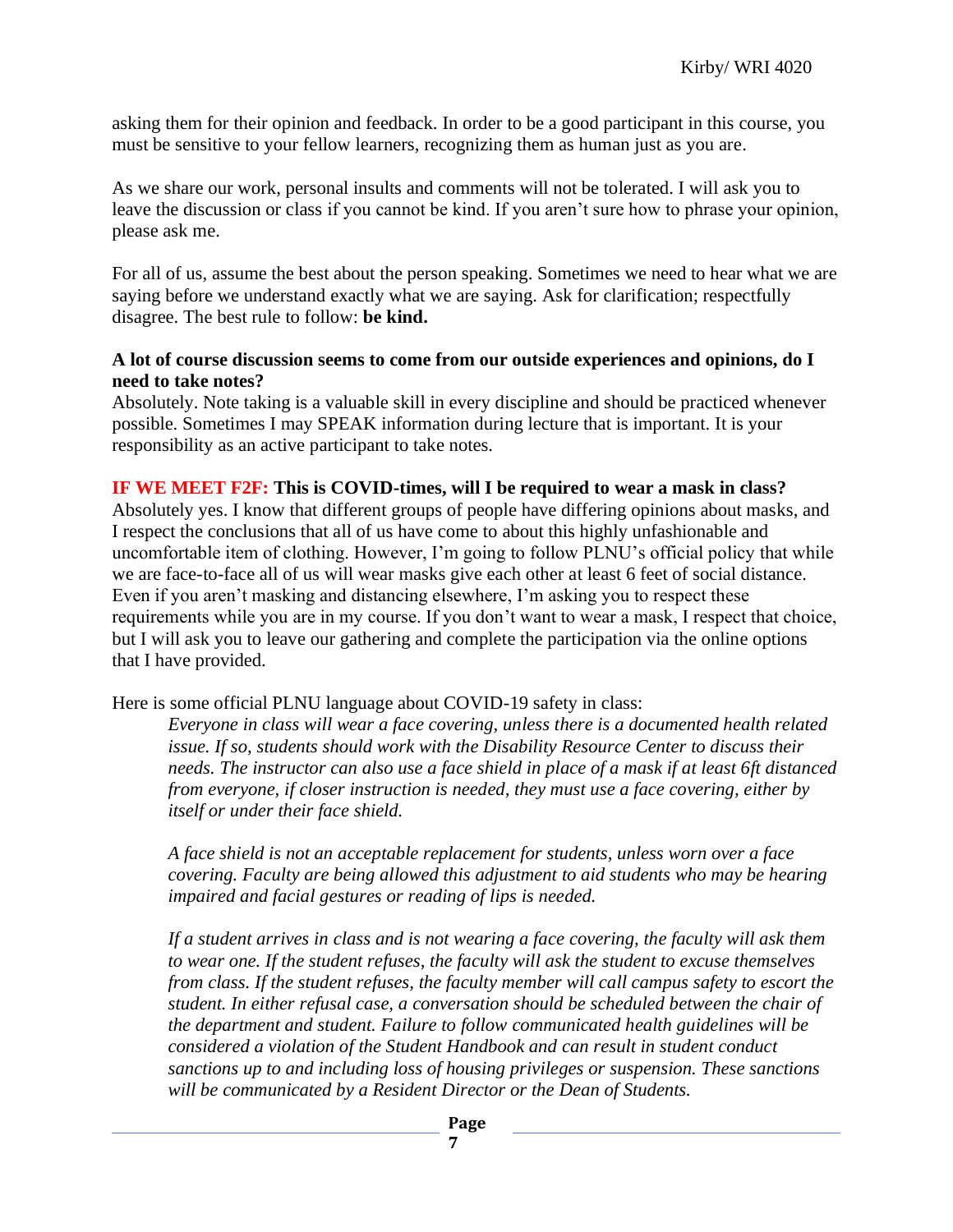# **What if I've had the vaccine or COVID already?**

Right now, the research hasn't clarified if someone who has the vaccine can still shed enough virus to infect another person and research is showing that there are multiple strains of SARS COV-2 (the name of the virus that gives us COVID—COrona VIrus Disease) that can reinfect even a person with antibodies to another strain. While most of us may be healthy and not too concerned about the effects COVID may have on us, we don't know each other's personal situations outside of the class. Perhaps someone has a person in their home who is high risk and wasn't able to get the vaccine. It is an act of kindness to continue to wear a mask even if you are no longer threatened because someone else may still be.

# **OMG I am SO tired of COVID and masks!!!**

Trust me: we all are.

## **How will I know my grade in the class?**

Because writing is a process, I want you to be able to engage in your work, taking the tools you learn from each piece you produce into the next without worrying about how many points you might lose on an individual piece of prose. To eliminate grade anxiety, I've set this course up on a contract grading model. This model means that you can **choose** which grade you would like to earn right now at the beginning of the semester and then **allocate your time wisely** to earning that grade. A written contract is due the third week of course that states the grade you intend to earn in the course as well as the work you will do to meet contract; I will then ensure you meet your learning goals. At the midterm, you will evaluate your contract and contribution to the course. You are free to change your mind during the semester about what grade you wish to earn, but we must then meet to negotiate your new contract.

For many of my classes, I give a scaffolding of what an A, B, or C contract should contain. However, this course is a bit different because it is a capstone course so you must complete all the assignments. Therefore, I would like you to devise what you think an A, B, or C contract would look like. If you do have a bit of anxiety about that, I'm thinking that in doing ALL the assignments to an acceptable level, you would earn a B. An A would denote excellence and dedication in the completion of those assignments. For a C grade, I'm willing to meet one-onone and chat about what that contract could look like.

For all grade contracts, you will be an active and positive contributor to our classes, offering a respectful spirit and coming up with insightful ideas and worthwhile feedback. Though you will not get an individual score on your papers, I will give you one opportunity to redo the work if it does not meet contract standards. This redo is due back to me the next day the class meets. **If I accept your work, it means you met contract and are earning the grade you chose**.

I will not accept work that does not meet with the quality expected of your stated contract. If you do not quality work, then I will not accept it. There can be variable effort and quality put in at any contract level. Thus, you can earn a minus (-) or a plus (+)—pluses are for B and C contracts only (sorry there are no A+s, but you are all A+ in my heart).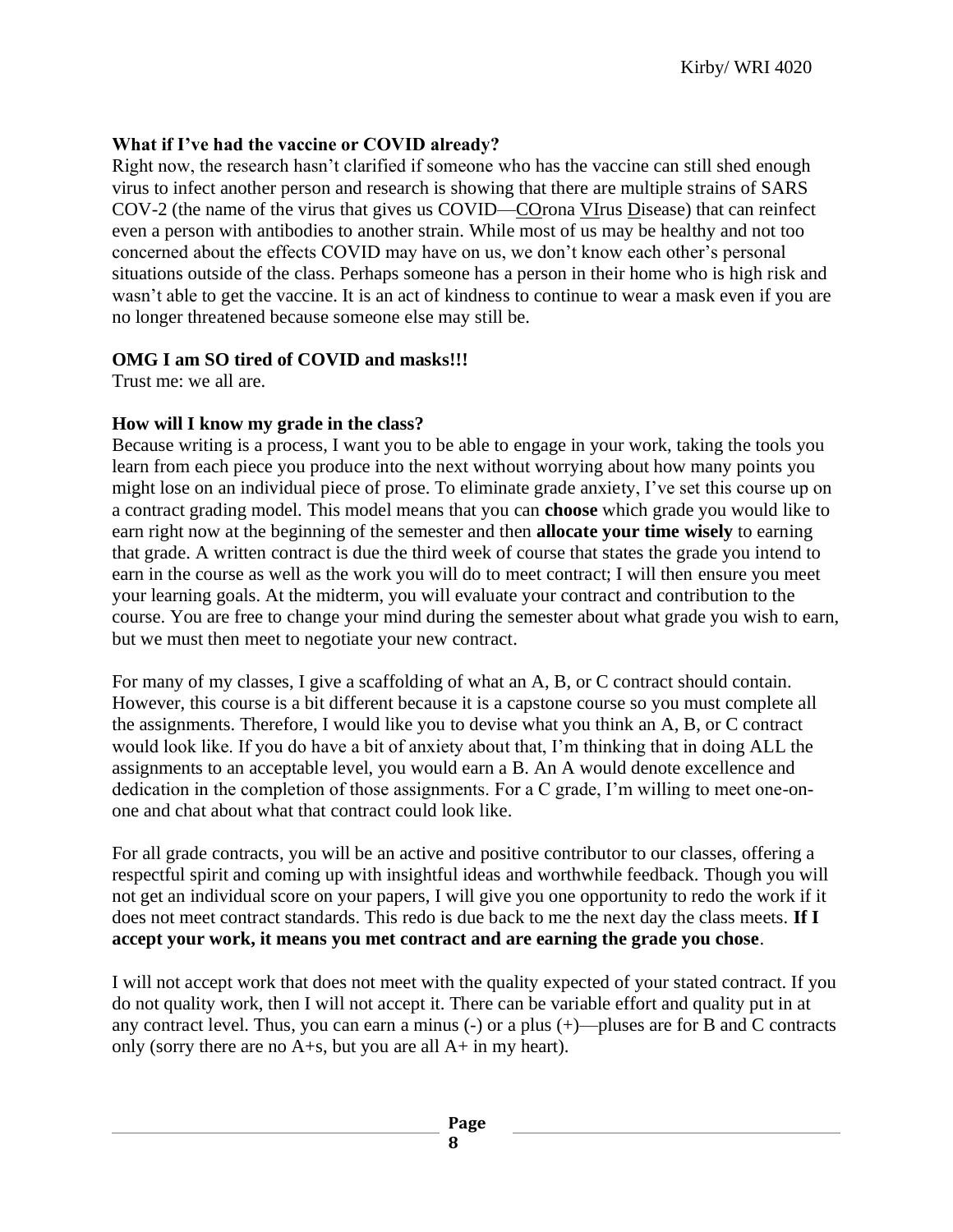**We'll spend a few moments the first day of class to discuss contract options and what guidelines you want as a class.** 

**A note on how much time you should spend on an assignment:** While, I have listed the assignments as percentages of your grade, I also have determined how long it should take for you to complete each one. To meet accreditation, you are expected to spend 112.5 - 120 hours on this course  $(\sim]37.5$  hours per unit). Below is the breakdown of hours to reach that goal:

| <b>Hours</b>       | <b>Activity</b>                           |                |
|--------------------|-------------------------------------------|----------------|
| 10                 | Reading the Textbook                      |                |
| 38                 | Class Participation (including meeting,   |                |
|                    | various activities, and listening to      |                |
|                    | lectures)                                 |                |
| 64.5               | Assignments                               |                |
|                    | Contract                                  | 1              |
|                    | Scholarship Map                           | 1.5            |
|                    | <b>Annotated Bibliography</b>             | 1.5            |
|                    | Two Best                                  | $\overline{2}$ |
|                    | Presentations                             | 6              |
|                    | Workshop                                  | 12             |
|                    | Portfolio                                 |                |
|                    | <b>Reflection Essay</b>                   | $\overline{2}$ |
|                    | <b>Table of Contents</b>                  | 1              |
|                    | Proposal                                  | 3              |
|                    | Query Letter                              | $\overline{2}$ |
|                    | Writing Project (three drafts + revision) | 30             |
| <b>TOTAL HOURS</b> | Final                                     | 2.5            |
| 112.5              |                                           |                |

Of course, some of you will take shorter or longer to do a particular activity. The goal here isn't to be perfectly accurate, just fair in assessment of how long an activity should take you. If my estimates are off, please let me know so I can revise this time-table for the future.

**Speaking of hours, I just looked at the schedule outline and noticed that some weeks have an estimate of 13-16 hours of work!! Don't you know/care that I have other classes?** Yes, I know and care that you have a full course load and that this course is only three units out of 15-18 units you may be taking. This is why I took the time to figure out the hours for assignments, reading, and participation so that I wouldn't be unfair in my expectations. The calculations for the weekly hours is a worst case scenario if you happen to push off working on a project until the week it is due. My actual expectation is that you'll note your larger projects and allocate time across the semester (especially on light weeks) to work a little bit on them at a time. This way, you won't have any 16-hour weeks because you'll have prepped ahead.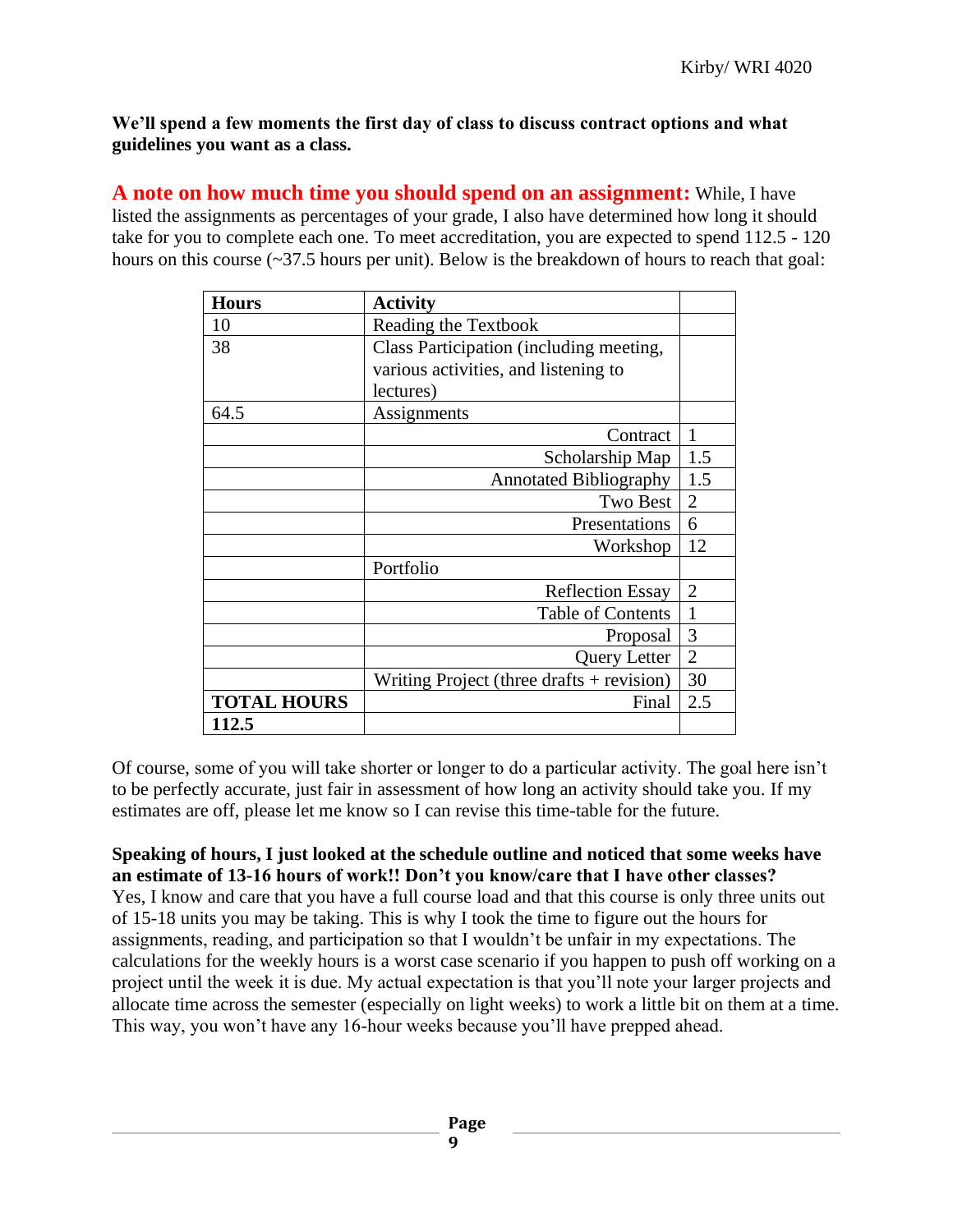## **It's halfway through the course, and I haven't had any emails from you about my grade. How will I know if I am awesome and still on contract? Should I be nervous?**

First, you are awesome! Never doubt that. Your grades do not make you an awesome person; how you engage in life does. But I know we all care about grades, so second, if you are doing the assignments according to one of the contracts listed above and you have not heard from me about them, it means that you are doing a great job and are on track for your contracted grade. The only time I will initiate contact about your grade is if you are NOT meeting your contract. However, you are always welcome to ask me about your grade or performance in course at any time in the semester.

| $\mathbf{A}$ | 93-100 Percent |
|--------------|----------------|
| $A -$        | 90-92          |
| $B+$         | 89-88          |
| B            | 87-83          |
| $B -$        | 82-80          |
| $C+$         | 79-78          |
| $\mathsf{C}$ | 77-73          |
| $C-$         | 72-70          |
| $D+$         | 69-68          |
| D            | 67-63          |
| D-           | $62 - 60$      |
| F            | Below 60       |

## **Will you assign extra credit?**

During a given semester, opportunities for extra credit may arise. These assignments are often difficult. These tasks give you a chance to make up elements of our contract; therefore, they require *extra* effort.

## **How do I contact you?**

At the top of the syllabus, all of my contact information is listed. In the subject line of your email, please indicate **WRI 4020**. If you don't, I will sweetly remind you to format your email correctly.

Also, I have set up a GroupMe for our class. You can join here:

[https://groupme.com/join\\_group/65315036/blP57GXt](https://groupme.com/join_group/65315036/blP57GXt) or through the email invitation I sent you. You may text me through that as well. You are welcome to text me at any time; however, I will commit to being responsive to your texts between the hours of 9am and 8pm, Monday-Thursday. If you text outside of those hours, I may or may not respond right away. ALSO, if you direct message me, sometimes GroupMe hides the initial chat and I won't see it. So the first time you DM me, please also send an email to let me know to look for you.

Finally, I am on Instagram as @naturenarratives. You can follow and DM me there. I will not follow you unless you give me permission to do so. I will post weekly writing prompts with #WRI4020prompts. So if you feel stuck in your craft, you can go check those out.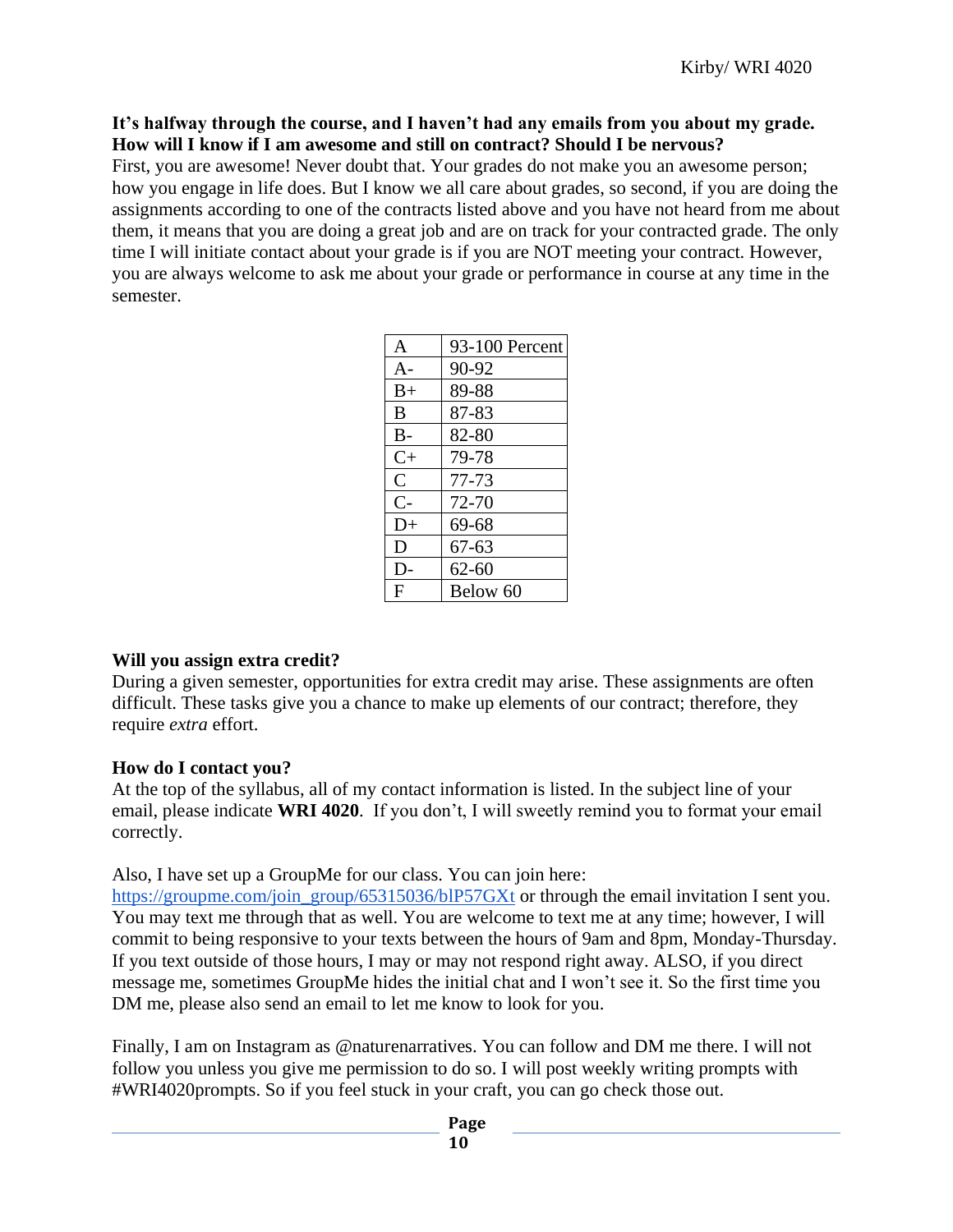I also have an extensive FAQ on Instagram as it pertains to this class in your "Do This Before Anything" Module.

# **INCOMPLETES AND LATE ASSIGNMENTS**

## **What if I turn in a late assignment?**

All assignments are to be submitted/turned in by the dates noted in the week's module including assignments posted in Canvas. Incompletes will only be assigned in extremely unusual circumstances.

That said, life happens to all of us, including me. So sometimes we miss deadlines. If this happens to you, please talk to me if you know you will miss one ahead of time OR email me immediately if you do miss one. Remember to put **WRI 4020** in the subject of your email, or I will sweetly request that you do so before addressing your concerns.

If you habitually turn in late assignments, you risk negating your contract. We will talk about this further as a class to discuss what is a reasonable policy to accommodate our workshop schedule.

## **What if you don't accept an assignment?**

If your assignment does not meet the standard of our contract, I will hand it back to you. You will then have until the following Monday to revise it to meet contract.

## **What if I don't turn in an assignment at all?**

I will still like you. However, failing to do assignments (or adequately revising any ones I request) will result in a voided contract and possibly a letter grade of D or F for the course. Of course, you should chat with me about any circumstances that maybe had you miss an assignment because we may be able to revise your contract to a satisfactory end.

# **PLNU ATTENDANCE AND PARTICIPATION POLICY**

You must participate to pass the class. However, I do understand that emergencies do come up. If you do choose to skip a portion of the course, you are responsible for the material covered and assignments given/due. **You must get this information from another** *student* **(not your instructor).** 

## As PLNU notes,

*Regular and punctual attendance at all synchronous class sessions is considered essential to optimum academic achievement. If the student is absent for more than 10 percent of class sessions (virtual or face-to-face), the faculty member will issue a written warning of de-enrollment. If the absences exceed 20 percent, the student may be deenrolled without notice until the university drop date or, after that date, receive the appropriate grade for their work and participation. In some courses, a portion of the credit hour content will be delivered asynchronously and attendance will be determined by submitting the assignments by the posted due dates. See [Academic Policies](https://catalog.pointloma.edu/content.php?catoid=46&navoid=2650#Class_Attendance) in the Undergraduate Academic Catalog. If absences exceed these limits but are due to university excused health issues, an exception will be granted.*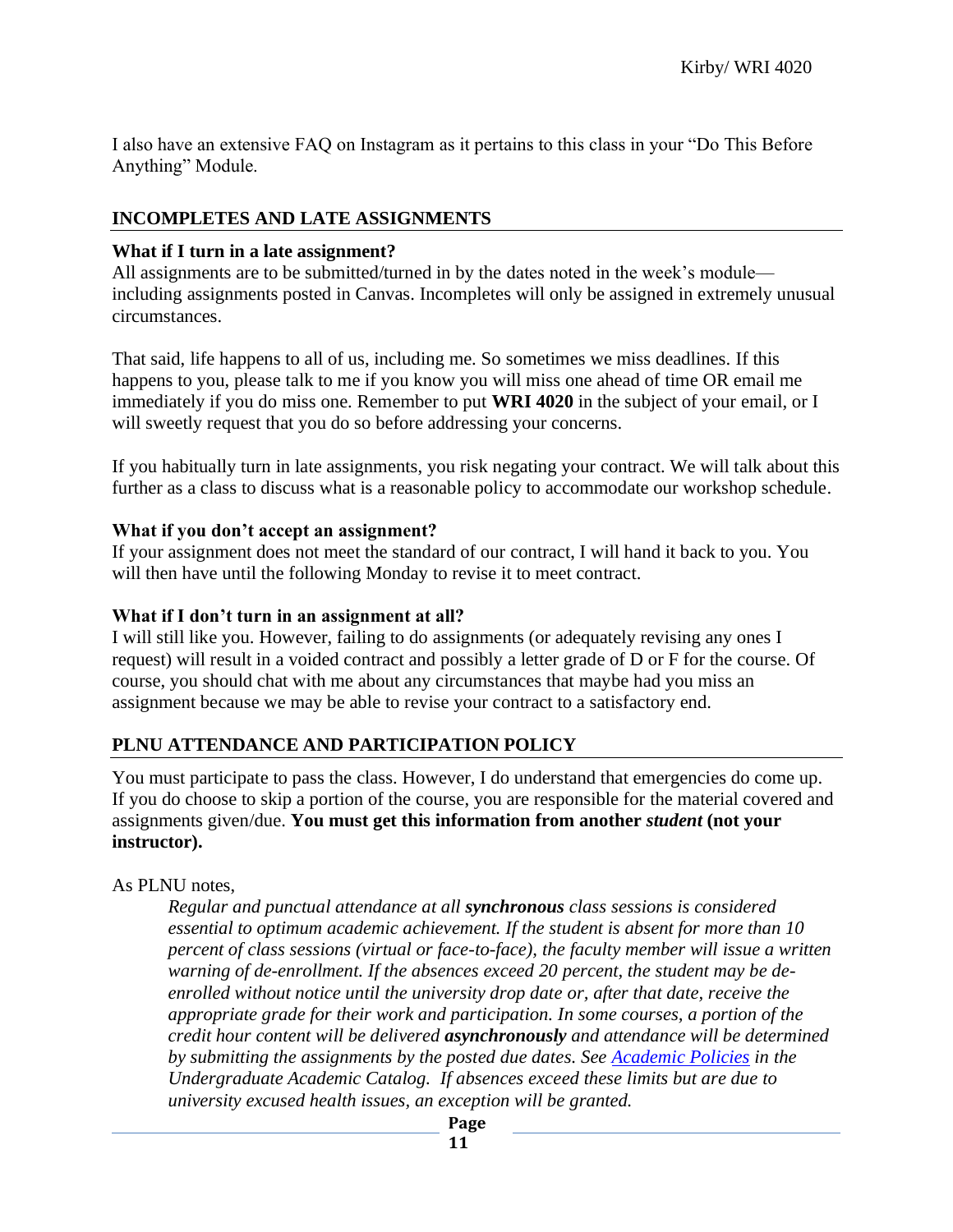# **Asynchronous Attendance/Participation Definition**

A day of attendance in asynchronous content is determined as contributing a substantive note, assignment, discussion, or submission by the posted due date. Failure to meet these standards will result in an absence for that day. Instructors will determine how many asynchronous attendance days are required each week.

Distracting and disruptive behavior will be considered an absence.

## **I still don't get it. What is the difference between fully online and hybrid?**

This is something that is confusing many students in part because there are other terms you have to know as well.

\*Fully Online means that you will do all your coursework and class meetings through a device in an asynchronous format.

\*Hybrid means that part of your coursework and class meetings are synchronous and may be on a device and part may be F2F.

\*Remote Learning means that you will do all your coursework and class meetings through a device in a synchronous format.

\*Face-to-Face (F2F) means that you will meet in person for each class period and some of your coursework.

And here are the pesky terms a lot of you aren't getting: **synchronous and asynchronous**. \*Synchronous means that you will meet at a specific times and days each week as a class. \*Asynchronous means that you will not have a specific meeting time and can do your

coursework and engagement with each other on your own time as long as you meet due dates and deadlines.

Many of you are confusing remote learning (synchronous) with fully online (asynchronous). While you were given a choice to opt out of hybrid or F2F teaching this semester, in most cases you were not offered a fully online option. Most classes are designed to be hybrid or remote learning.

So how do you know what is what?

- 1. Look at your schedule. If there are course days and times listed (such as this course meeting T/R), then chances are the course will be synchronous whether you are hybrid, F2F, or remote learning. If there aren't any days and times listed, then the course is probably asynchronous and fully online.
- 2. Email the professor and ask using the words "synchronous" and "asynchronous." That's a bit more clear because we all are mixing up what fully online and remote learning means.

This is my own 2 cents here: I know that some of you got jobs that aren't respectful of a full-time student load. My advice is to revise your job situation. PLNU is not the kind of university where you can work a full-time job that doesn't have flexible hours during the day. And even though this semester is still pretty wonky as far as organization goes, you are doing yourself a disservice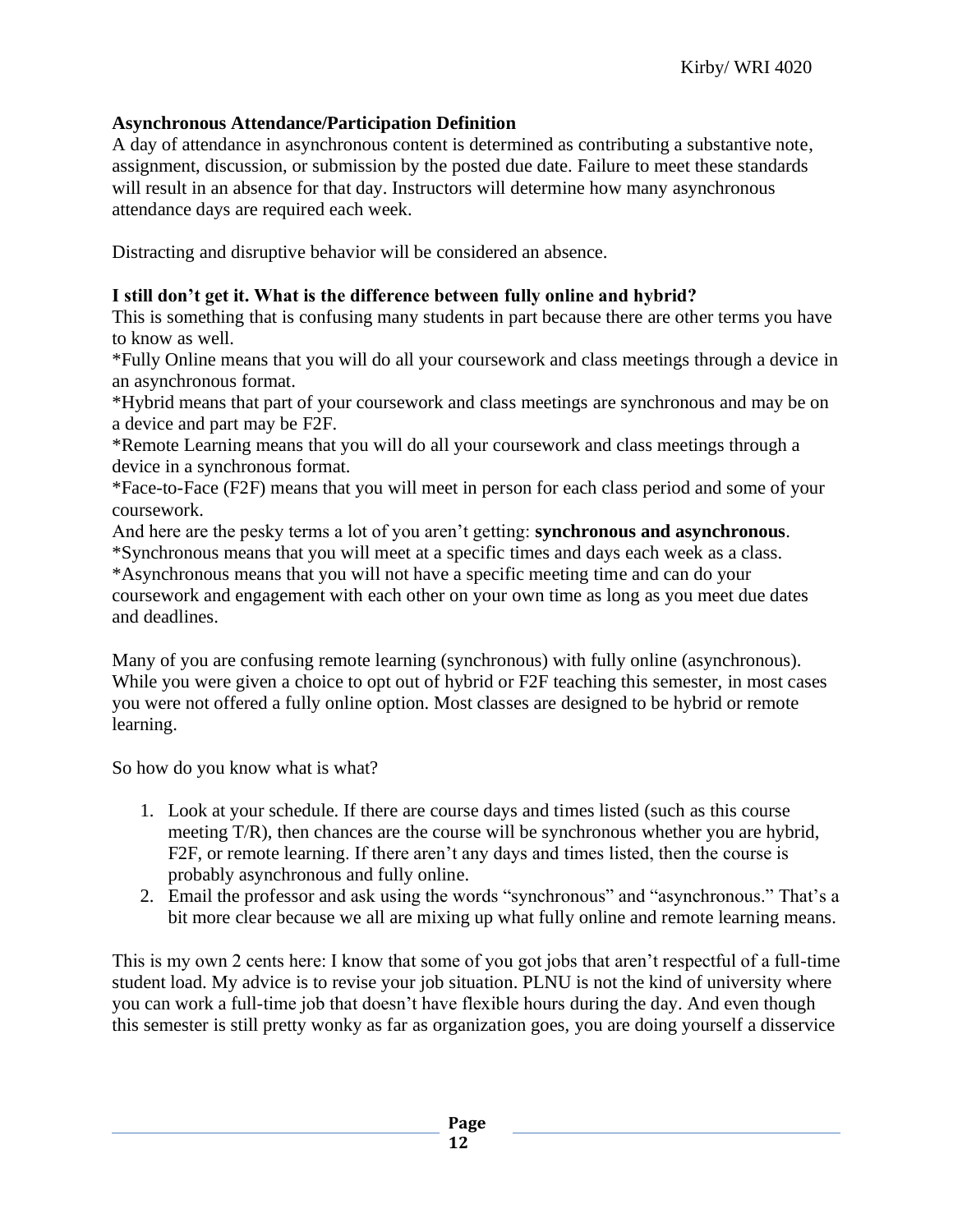if you try to squeeze your courses into your working life rather than vice versa. You are paying a lot of money for this education. Treat it like the main job.<sup>3</sup>

## **Okay, Prof. Kirby, that's all well and good but it is COVID-times and I want to know about YOUR class. So what if we aren't meeting as a class or I catch Miss Rona or I have clearance to take this class fully online?**

Because this is COVID-times and things get squirrelly fast, I have tried to build in flexibility within our course for the contingency that we won't be meeting face to face. Thus, I've designed this course as a **limited synchronous F2F hybrid**. What that means is content will be available via videos and "Craft Resources" pages in the weekly Canvas modules, and our face-to-face time will be reserved for group discussion of the text, clarification of content, and other participation/writerly activities. These activities will also have a counterpart on Canvas or via Zoom if we aren't able to meet F2F. I will expect you to have read and familiarized yourself with the "Craft Resources" **BEFORE** we meet.

## **How is this class working as a hybrid? I've never taken one of those kinds of classes before except for last semester which was really hard.**

I've never taught this course as a hybrid, and last fall was my first attempt at online. So we are in the same boat. I've spent the summer and fall doing a lot of learning about how hybrid and online courses function, and I have definitely learned: IT WILL NOT BE THE SAME AS A FULLY FACE-TO-FACE COURSE. I think it's important for us all to note and mourn that there is an element of connection and accountability that will be lost in this format, especially if we can't meet at all. At times, it may feel weird and lonely. But deep breath. We are in this together and I've set up some things that I hope will ensure your success in the class.

- 1. **All online content will be asynchronous.** This will allow those of us who perhaps have to take this course remote the breathing room to address whatever else is going on in their lives.
- 2. **We will meet every THURSDAY** for class discussion/workshops (either F2F or Zoom).
- 3. **There is an OPTIONAL TUESDAY writing space** on Zoom from 2-4pm. Here you can join me in parallel play of writing with a camera on you. I don't care what you work on and you can pop in and out as you need to. I know that I need time in my writing practice and I wanted to offer that same space to you. You can access this space via my zoom information at the top of this syllabus.

## 4. **MANDATORY class meeting time.**

- a. We are meeting synchronously for the first day of class (you have received an email invitation in your Google Calendar for this).
- b. Everyone must meet the days we workshop.
- c. We will meet on certain Thursdays via Zoom for guest speakers as outlined in your course schedule (a separate Zoom calendar link will be provided for these)
- 5. **Critique letters are due 11:59 the day before the person will be workshopped.**

<sup>&</sup>lt;sup>3</sup> I paid for my own college and graduated in heaps of debt that I am still paying off, so I am not treating working or debt lightly. I'm just offering from my own experience as someone who had to work through college: treat the education like the investment it is.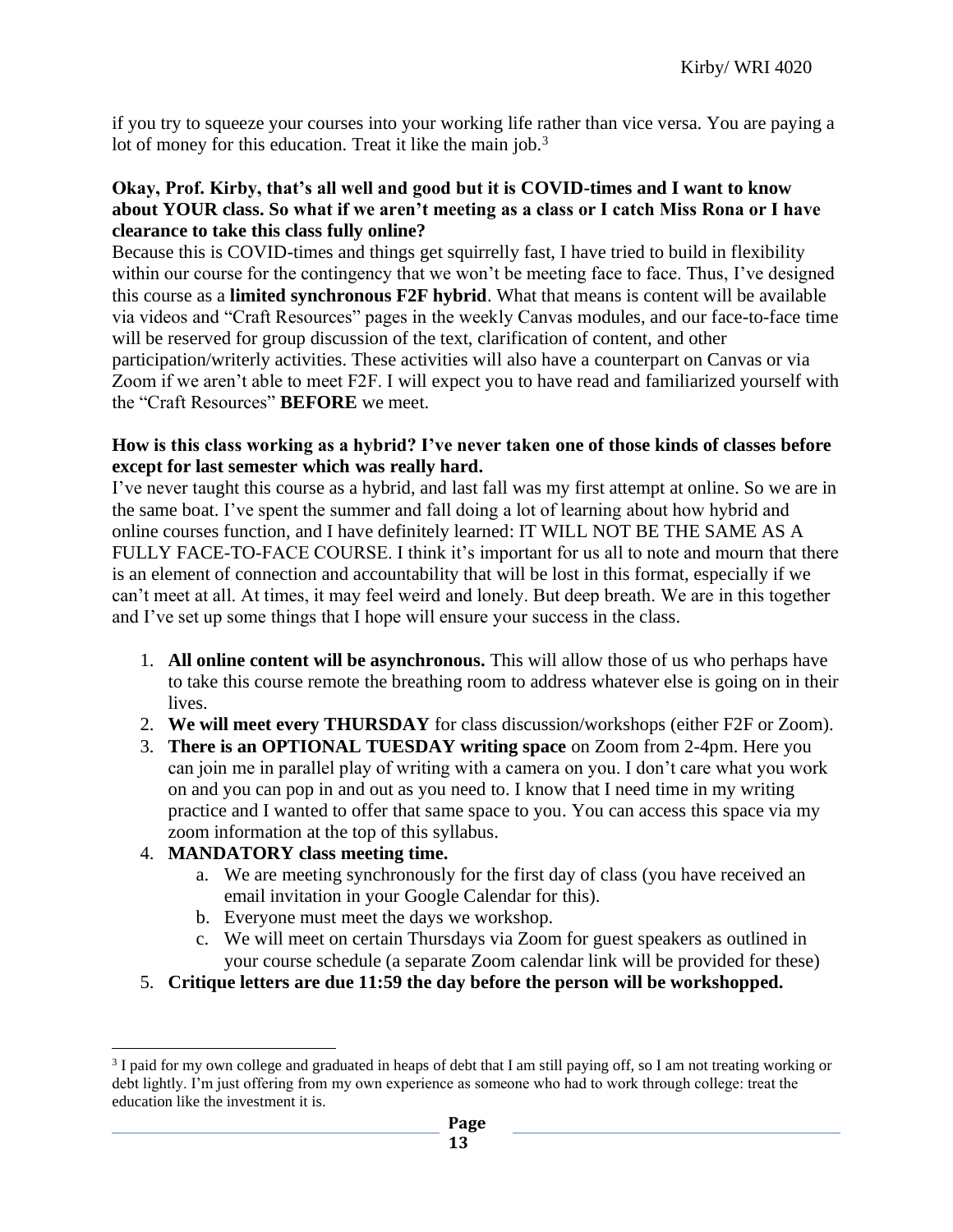- 6. **The course is divided into weekly modules.** Each module will open at 10pm on the Sunday of its week and will close at 11:59pm on Saturday. This is to give you a few glorious hours where you have to take a bit of a break in that gap on Sunday. Have a sabbath; rest.
- 7. **All Assignments/Activities are due Wednesdays by 11:59pm.** This is so that we can have something to discuss on our Thursday meetings.
- 8. **Any comments (except for workshop critique letters) on Assignments/Activities are due by Saturdays 11:59pm.**

Though I've done a lot of learning this summer and fall about online and hybrid writing courses, abstract learning is not the same as actually doing it. As the course continues, I expect us to have to tweak a few things once we get an idea of how this type of course is best organized. **Your feedback is important!** Please let me know how you are doing in this course and if this structure is working. We can do this together! Let's be flexible and kind to each other as we work through this semester.

Here are some ground rules we can all follow:

1. Be kind to each other. This is super stressful for all of us and it's frustrating to have it drag on for so long. What we need first and foremost is compassion for all of our situations.

2. Be patient and flexible. We may attempt things that don't work out. One of us may come up with a better idea of how to make things work better. Engage. You'll get more out of the class the more you engage. Give me suggestions!

3. Communicate. If something seems off or unclear, please kindly (see point 1) bring it up. My goal is that you all succeed and finish this semester strong, setting you up for your future.

# **It's noon on Monday, and I can't access WEEK X's module!! What do I do?**

Breathe. Then, please see the "Help & Technical Support" link on the Homepage, and you can also send me an email, including **WRI 4020** in your subject line.

# **What if I don't have good WIFI or a working computer?**

Please let me know. I can't help you if I don't know what your struggles are. While I won't be able to pay for your WIFI, I can direct you to places at PLNU that can help. Both the university and I are committed to your success. Specifically, if you don't have the necessary technology this semester (e.g. a laptop or access to reliable internet), please contact [student-tech-request@pointloma.edu.](mailto:student-tech-request@pointloma.edu)

# **FINAL EXAMINATION POLICY**

Successful completion of this class requires taking the final examination **on its scheduled day**. The final examination schedule is posted on the [Class Schedules](http://www.pointloma.edu/experience/academics/class-schedules) site. No requests for early examinations or alternative days will be approved.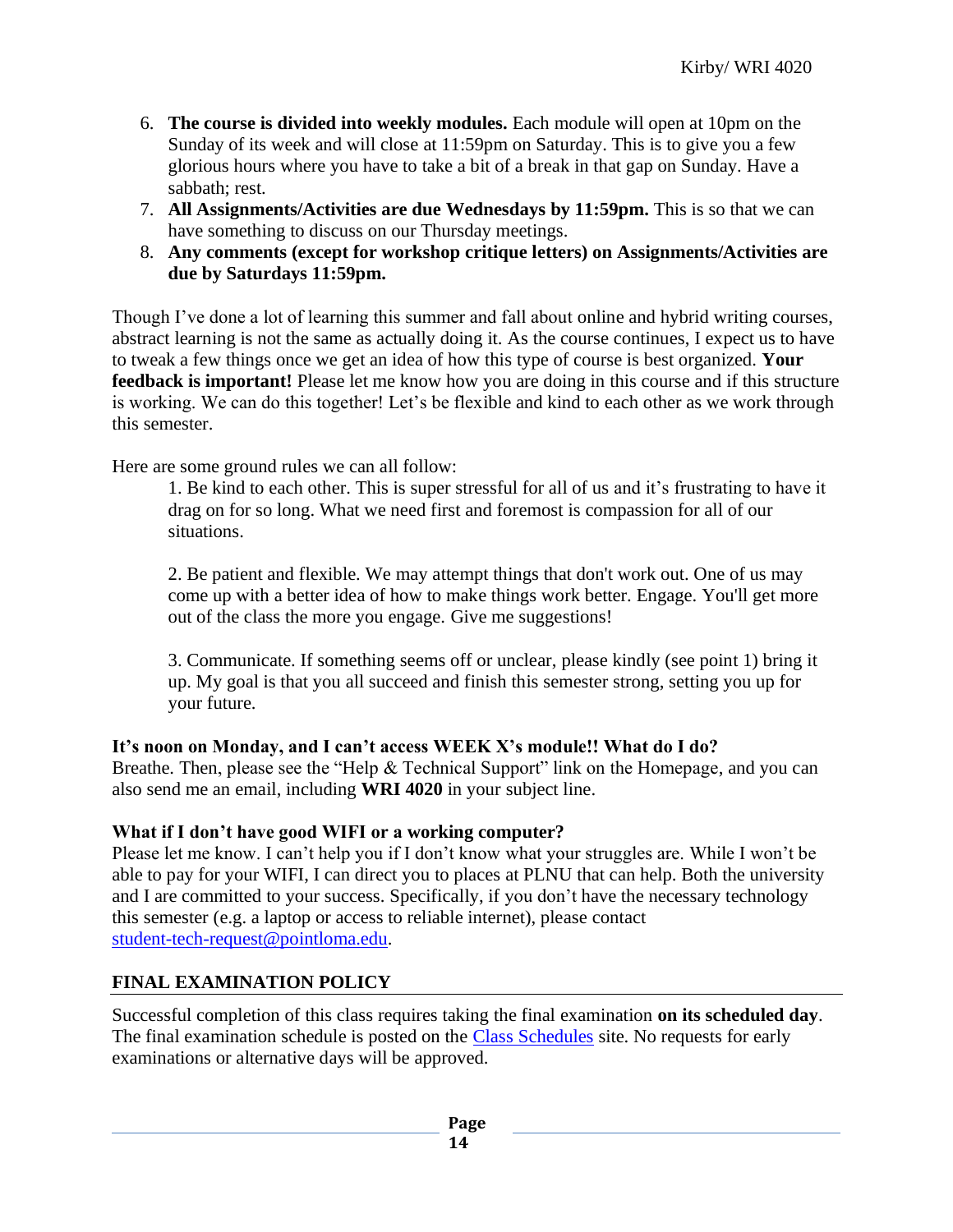# **PLNU ACADEMIC HONESTY POLICY**

# **What if I want to use other people's writing in my writing?**

As Solomon wisely noted, "There is nothing new under the sun." Thus, it is perfectly okay to reference other texts (written or visual) in your own writing. However, you must give credit to any ideas or sentences that are not originally yours or aren't common knowledge. To omit doing this action is an act of plagiarism. Writing is often collaborative, and writers share and borrow from each other all the time (just as I did from other PLNU faculty when I wrote this syllabus). There are ways to do this that are acceptable (such as taking suggestions from a professor or a peer), but there are also ways to use other people's ideas or words in a way that is considered plagiarism (such as passing off somebody else's work—even just a sentence—as your own). We will discuss this further in class.

Plagiarism of any kind will not be tolerated. Any word or idea that is not your own must be cited correctly. As explained in the University Catalog,

*Students should demonstrate academic honesty by doing original work and by giving appropriate credit to the ideas of others. Academic dishonesty is the act of presenting information, ideas, and/or concepts as one's own when in reality they are the results of another person's creativity and effort. A faculty member who believes a situation involving academic dishonesty has been detected may assign a failing grade for that assignment or examination, or, depending on the seriousness of the offense, for the course. Faculty should follow and students may appeal using the procedure in the university Catalog.*

See [Academic Policies](http://catalog.pointloma.edu/content.php?catoid=18&navoid=1278) for definitions of kinds of academic dishonesty and for further policy information.

If you aren't sure if you are plagiarizing (you sweet, naïve thing), check out the information on the university cheating and plagiarism policy at <http://catalog.pointloma.edu/content.php?catoid=8&navoid=864>

Or you can visit PLNU's library which also has an excellent tutorial on how to avoid plagiarism. Finally, you can always talk to me. If you're wondering if you may have paraphrased too closely, be sure to ask before you turn in the assignment. You will not be penalized if you ask first.

## **PLNU ACADEMIC ACCOMMODATIONS POLICY**

## **What if I need some extra help in your class?**

While all students are expected to meet the minimum standards for completion of this course as established by the instructor, students with disabilities may require academic adjustments, modifications or auxiliary aids/services. At Point Loma Nazarene University (PLNU), these students are requested to register with the Disability Resource Center (DRC), located in the Bond Academic Center. [\(DRC@pointloma.edu](mailto:DRC@pointloma.edu) or 619-849-2486). The DRC's policies and procedures for assisting such students in the development of an appropriate academic adjustment plan (AP) allows PLNU to comply with Section 504 of the Rehabilitation Act and the Americans with Disabilities Act. Section 504 (a) prohibits discrimination against students with special needs and guarantees all qualified students equal access to and benefits of PLNU programs and activities. After the student files the required documentation, the DRC, in conjunction with the student, will develop an AP to meet that student's specific learning needs. The DRC will thereafter email the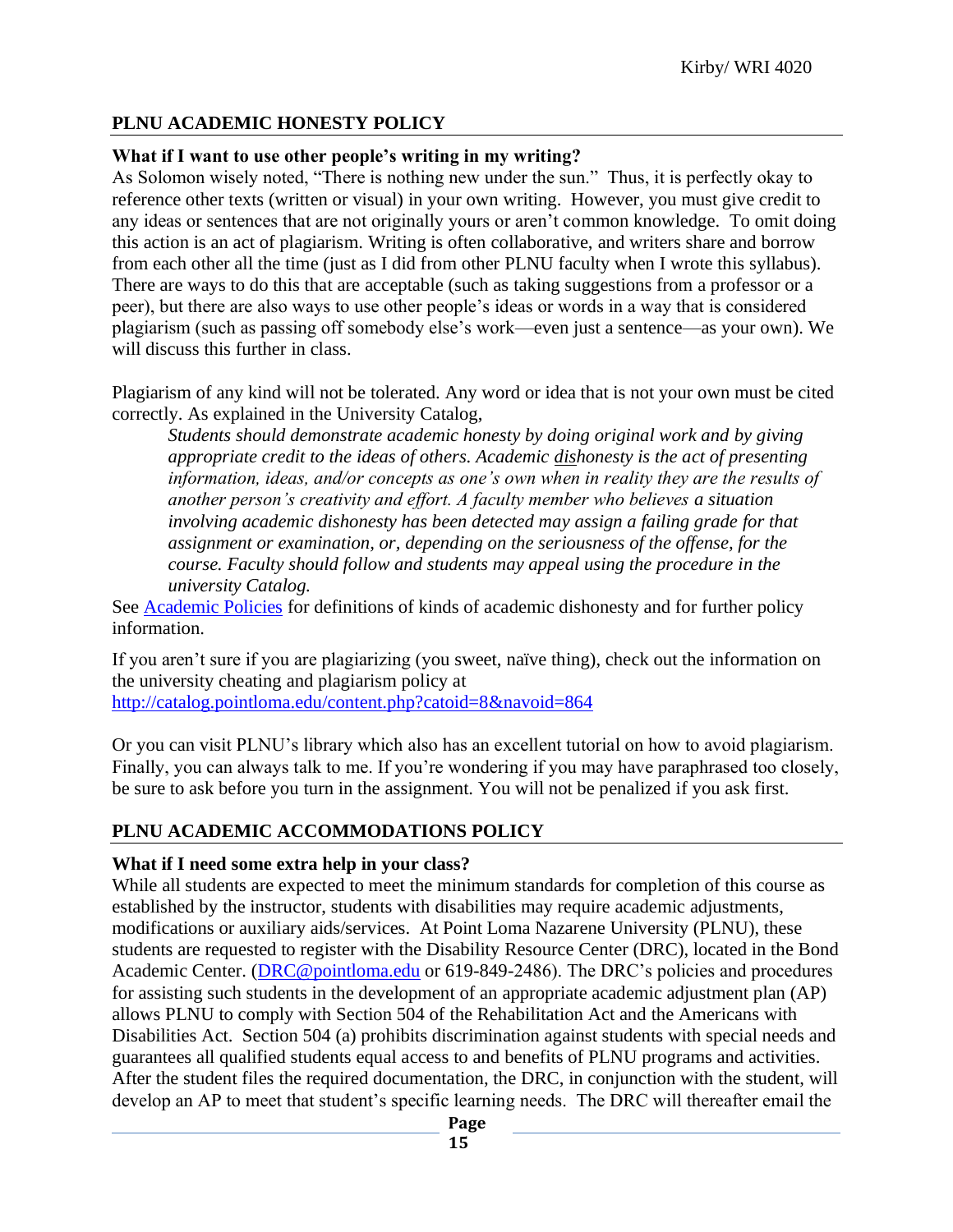student's AP to all faculty who teach courses in which the student is enrolled each semester. The AP must be implemented in all such courses.

If students do not wish to avail themselves of some or all of the elements of their AP in a particular course, it is the responsibility of those students to notify their professor in that course. PLNU highly recommends that DRC students speak with their professors during the first two weeks of each semester about the applicability of their AP in that particular course and/or if they do not desire to take advantage of some or all of the elements of their AP in that course.

## **This syllabus is a contract. If you continue in this course, then you agree to comply with the class policies as stated here.**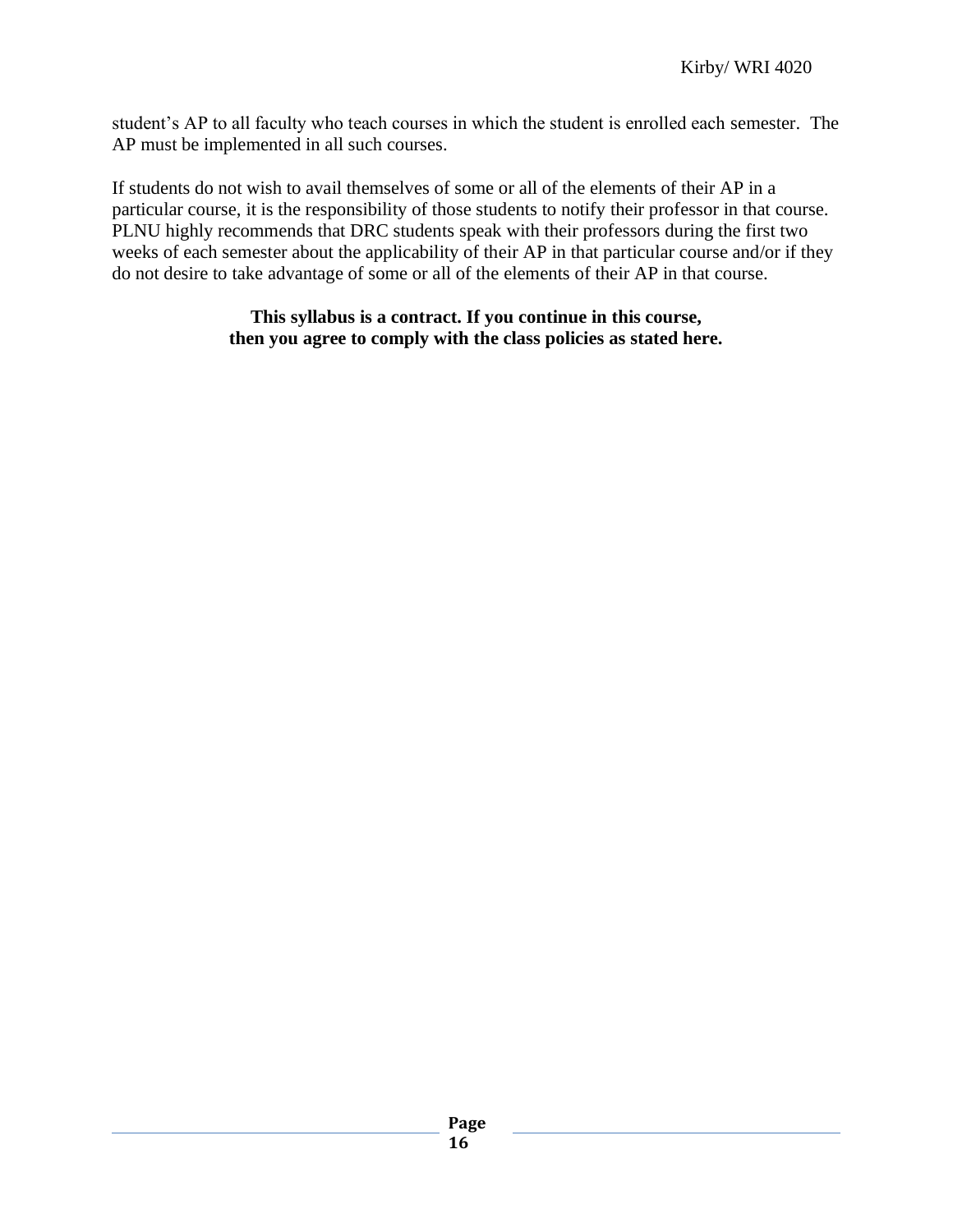## **COURSE SCHEDULE AND ASSIGNMENTS**

#### **Schedule**<sup>4</sup>

\*Subject to Change as needed to facilitate course goals.\* \*\*Readings and assignments are due on the date listed.\*\* \*\*\**BW* denotes readings from *The Business of Being a Writer.*\*\*\*

**REMEMBER: All assignments/activities (except critique letters) are DUE WEDNESDAY by 11:59pm. And all comments and workshop drafts are DUE SATURDAY by 11:59pm. Critique letters are due 11:59pm the day BEFORE the person will be workshopped.**

#### **WEEK 1 – Getting to Know You (Nuts and Bolts) 3/1 – 3/5 (~2.25hrs)**

#### **READ**

Syllabus/FAQ *BW* "Introduction," "Can You Make a Living as a Writer," "The Art of Career Building"; pp.  $1 - 27$ 

## **DO**

"Do This Before Anything" Module PARTICIPATION: Getting to Know You (Everyone) PARTICIPATION: Four Tendencies (Everyone) PARTICIPATION: Workshop Structure (Everyone)

## **WEEK 2 – Get to Work or Stay in School? 3/8 – 3/12 (~5.25hrs)**

#### **READ**

*BW* "Generating Leads, Gaining Exposure," "Pursuing an MFA or Other Graduate Degree"; pp.  $28 - 39$ 

*BW* "Trade Book Publishing," "Magazine Publishing"; pp. 41 – 63 *BW* "Online and Digital Media"; pp. 64 – 70

## **DO**

ASSIGNMENT: Scholarship Map PARTICIPATION: Craft Resources PARTICIPATION: Reading Takeaways (Everyone)

<sup>4</sup> Note: I reserve the right to change the syllabus as needed to facilitate our course goals. You will receive notification of these changes; after which time, you are responsible for required material.

Disclaimer: This class is taught at the college level; therefore, reading materials may be adult and/or controversial in connotation and/or denotation. The purpose of presenting such material is to expose you to various viewpoints viewpoints that will act as sources for discussions. For this reason, no alternate materials will be provided.

Final Disclaimer: You will write A LOT. Writing is a muscle that must be exercised. Every week, there will be a writing assignment of at least 1 to 3 pages.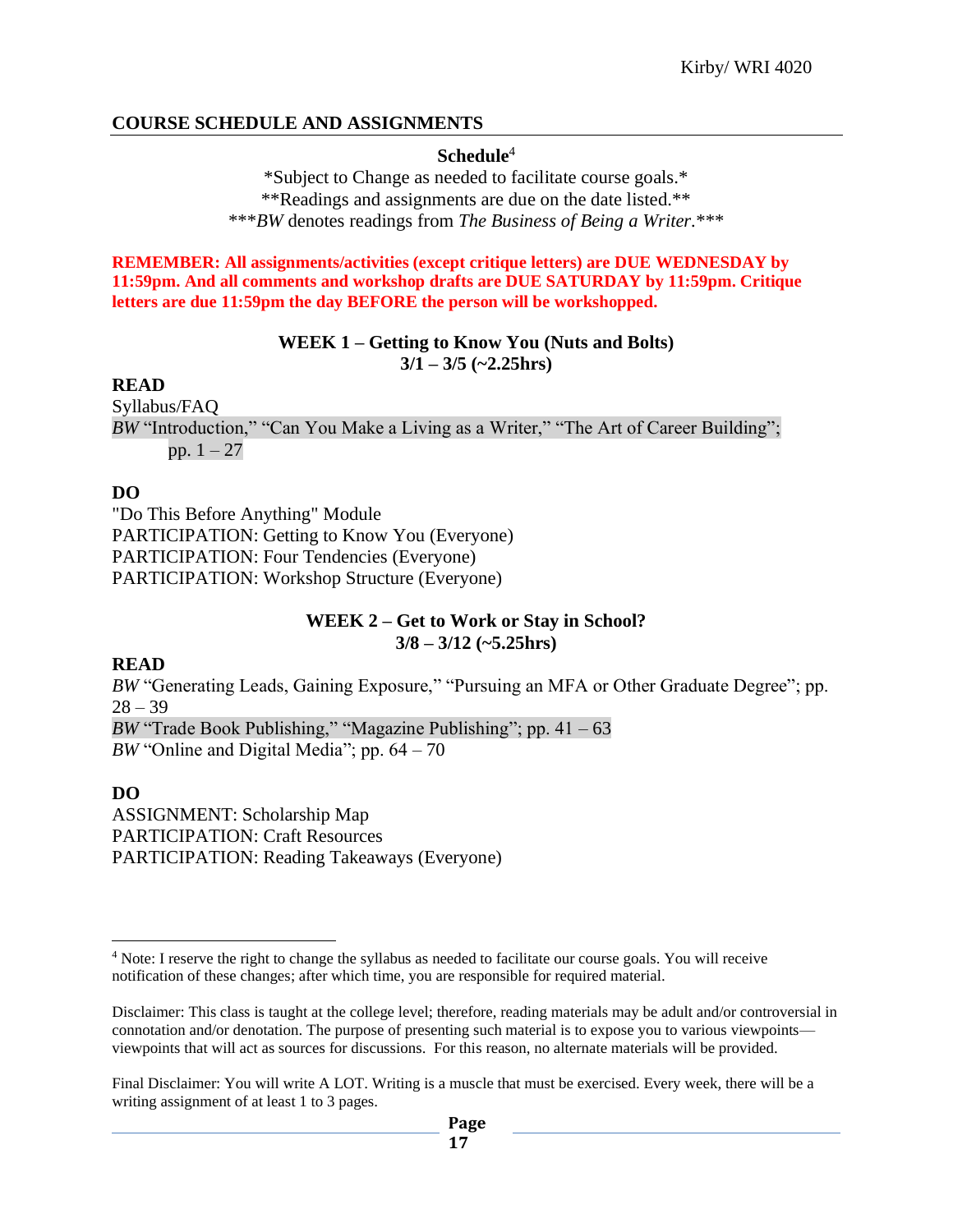#### **WEEK 3 – Publishing pt.1 3/15 – 3/19 (~5.75hrs)**

## **READ**

*BW* "Literary Publishing in the  $21<sup>st</sup>$  Century"; pp.  $71 - 79$ *BW* "Publishing Short Stories, Personal Essays, or Poetry"; pp. 143 – 149 BW "Online Writing and Blogging"; pp. 160 – 170

## **DO**

ASSIGNMENT: Contract for Grade (Everyone) ASSIGNMENT: Annotated Bibliography PARTICIPATION: Craft Resources PARTICIPATION: Reading Takeaways (Everyone)

# **WEEK 4 – Publishing pt.2**

**3/22 – 3/26 (~7.25hrs)**

**Guest:** Mat Rainey

Bring 2 questions for Mat Rainey

## **READ**

*BW* "Book Publishing: Figuring Out Where Your Book Fits"; "Understanding Literary Agents"; pp. 81 – 97 *BW* "Researching Agents and Publishers"; pp. 98 - 105 *BW* "Self-Publishing"; pp. 137 – 142

## **DO**

Questions for Mat Rainey ASSIGNMENT: Two Best ASSIGNMENT: Proposal PARTICIPATION: Craft Resources PARTICIPATION: Reading Takeaways (Everyone)

## **WEEK 5 – Publishing pt.3**

#### **3/29 – 4/2 (~16.25hrs)**

**Guest:** Arnee Flores (Big 5 and small press publishing)

Bring 2 questions for Arnee Flores

#### **READ**

*BW* "Working With Your Publisher"; pp. 128 – 136 *BW* "Pursuing a Publishing Career," "Corporate Media Careers"; pp. 266 - 276

## **DO**

Questions for Arnee Flores ASSIGNMENT: Presentation of Capstone Writing Project ASSIGNMENT: Draft 1; submit via Canvas (<10K words) PARTICIPATION: Craft Resources PARTICIPATION: Reading Takeaways (Everyone)

**Page**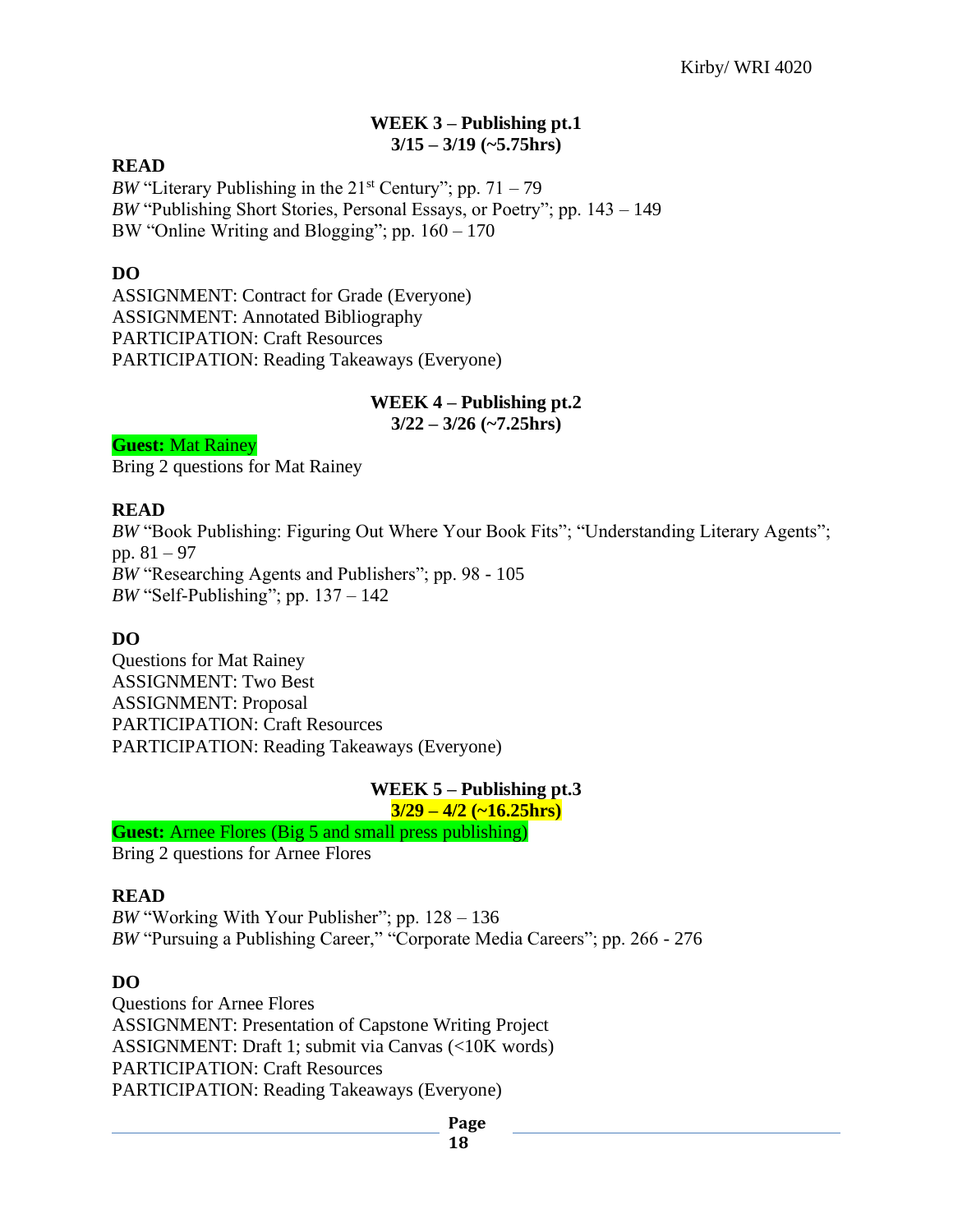#### **WEEK 6 – Workshop 1 4/5 – 4/9 (~8hrs)**

## **READ**

Each others' work!

# **DO**

ASSIGNMENT: Critique Letters

## **WEEK 7 – "SPRING BREAK" 4/12 – 4/16**

## **DO**

Write. Write. Write. Breathe.

#### **WEEK 8 – Platform and Positioning 4/19 – 4/23 (~14.25hrs)**

**Guest: Crystal Ellefsen** Bring 2 questions for Crystal Ellefsen

# **READ**

BW "Author Platform," "Your Online Presence: Websites, Social Media, and More"; pp. 171 – 194 *BW* "Turning Attention into Sales," "The Basics of Book Launches"; pp. 195 – 222

## **DO**

Questions for Crystal Ellefsen ASSIGNMENT: Draft 2; submit via Canvas (<15K words) PARTICIPATION: Craft Resources PARTICIPATION: Reading Takeaways (Everyone)

# **WEEK 9 – Workshop 2 4/26 – 4/30 (~8hrs)**

**READ**

Each others' work!

**DO**

ASSIGNMENT: Critique Letters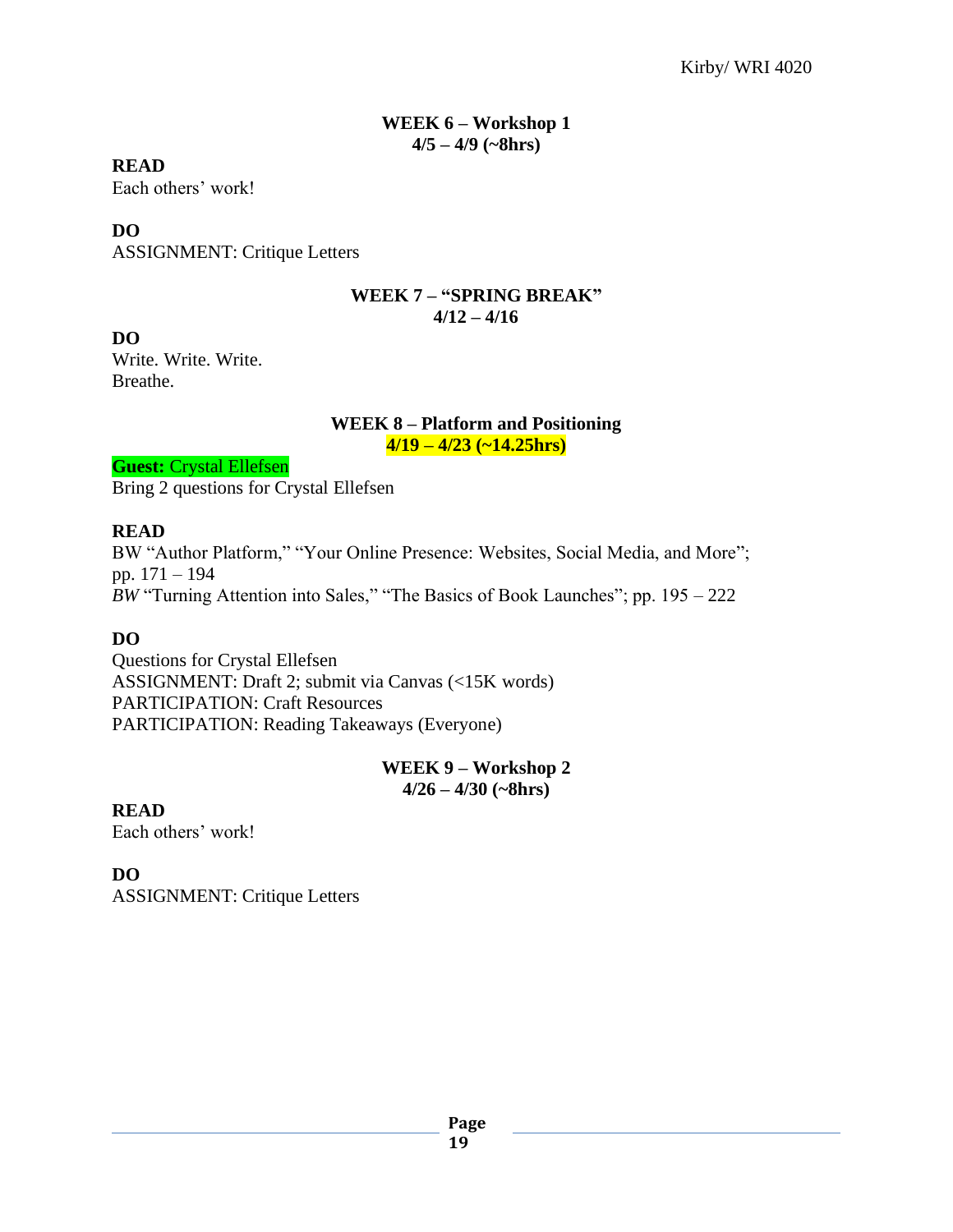#### **WEEK 10 – Freelancing 5/3 – 5/7 (~3.25hrs)**

#### **Guest:** Geoff Ledford (freelancing)

Bring 2 questions for Geoff Ledford

## **READ**

*BW* "Traditional Freelance Writing"; pp. 150 – 159 *BW* "Starting a Freelance Career," "Freelance Editing and Related Services"; pp. 223 – 238

## **DO**

Questions for Geoff Ledford ASSIGNMENT: Contract Evaluation PARTICIPATION: Craft Resources PARTICIPATION: Reading Takeaways (Everyone)

#### **WEEK 11 – Proposals and Queries 5/10 – 5/14 (~4.25hrs)**

## **READ**

BW "Book Queries and Synopses," "The Nonfiction Book Proposal"; pp. 106 – 127 *BW* "Appendices"; pp. 279 – 292

## **DO**

ASSIGNMENT: Draft Query Letter PARTICIPATION: Craft Resources PARTICIPATION: Reading Takeaways (Everyone)

## **WEEK 12 – Alternatives Way to Make Money as a Writer 5/17 – 5/21 (~13.25hrs)**

**Guest:** Ron Salisbury, San Diego Poet Laureate (live reading)

## **READ**

Questions for Ron Salisbury *BW* "Teaching and Online Education," pp. 239 – 244 *BW* "Memberships, Subscriptions, and Paywalls"; 257 – 260 *BW* "Advertising and Affiliate Income," pp.  $261 - 265$ *BW* "Contests, Prizes, Grants, Fellowships," "Crowdfunding and Donations"; pp. 245 - 256

## **DO**

ASSIGNMENT: Draft 3; Submit Via Canvas (<15K words) PARTICIPATION: Craft Resources PARTICIPATION: Reading Takeaways (Everyone)